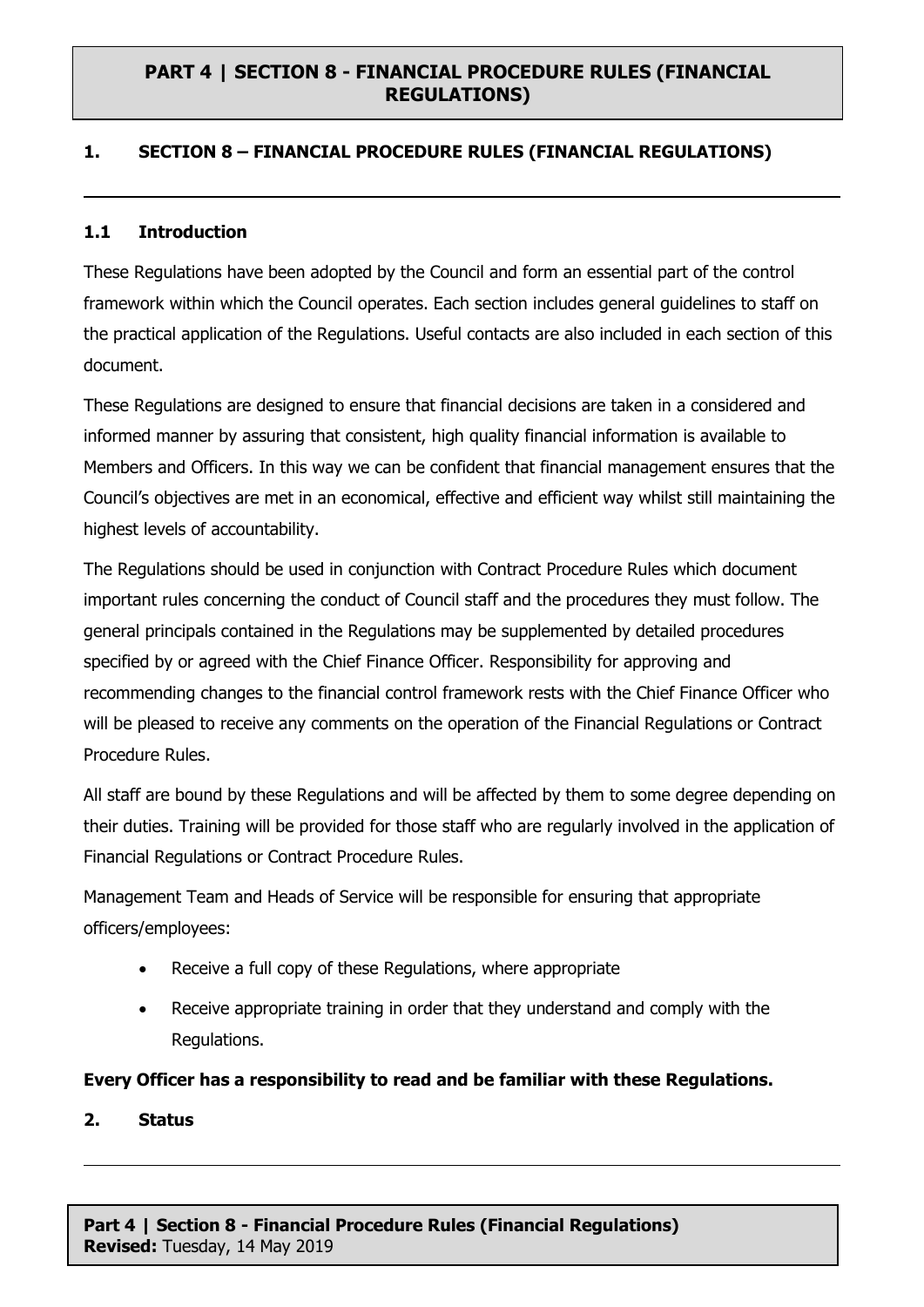#### **2.1 What are Financial Procedure Rules?**

- 2.1.1 Section 151 of the Local Government Act 1972 states that "every authority shall make arrangements for the proper administration of their financial affairs and shall secure that one of their Officers has responsibility for the administration of those affairs.
- 2.1.2 Financial Procedures provide the framework for managing the Council's financial affairs. Financial Procedures are supported by more detailed Financial Management Standards which set out how the procedures will be implemented. These are listed in Appendix A.
- 2.1.3 The procedures identify the financial responsibilities of the Full Council, the Executive and Officers.
- 2.1.4 To avoid the need for regular amendment due to changes in post, generic titles are included for officers as follows:
	- (a) The term "Chief Finance Officer" refers to the Section 151 Officer.
	- (b) The term "Chief Officers" refers to the Council's Chief Executive and members of the Senior Management Team (SMT).
	- (c) The term "Monitoring Officer" is currently the Head of Law and Democracy.
	- (d) The term "Chief Internal Auditor" refers to the lead Officer responsible for Oadby and Wigston Borough Council through the Internal Audit Service provided by CW Audit.

#### **2.2 Why are they important?**

- 2.2.1 To conduct its business effectively, the Council needs to ensure that sound financial management arrangements are in place and that they are strictly adhered to in practice. Part of this process is the establishment of Financial Procedures which set out the financial responsibilities of the Council. These procedures have been devised as a control to help the Council manage its financial matters properly in compliance with all necessary requirements.
- 2.2.2 Good, sound financial management is a key element of Corporate Governance which helps to ensure that the Council is doing the right things, in the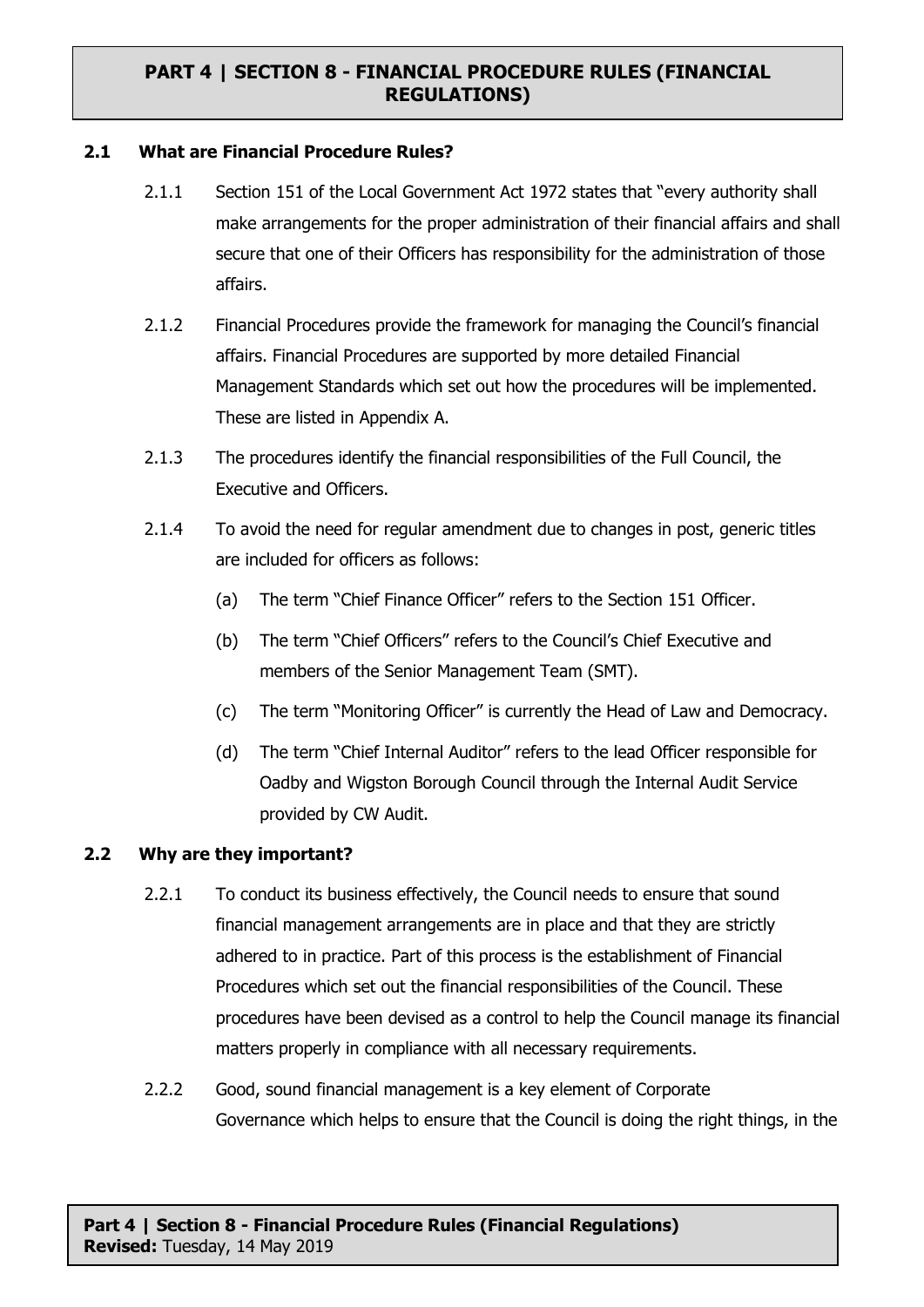right way, for the right people, in a timely, inclusive, open, honest and accountable manner.

- 2.2.3 Good financial management secures value for money, controls spending, ensures due probity of transactions and allows decisions to be informed by accurate accounting information.
- 2.2.4 Good financial management requires secure and reliable records and systems to process transactions and information and substantiate the effective use of public money.
- 2.2.5 Financial Procedures should not be seen in isolation, but rather as part of the overall regulatory framework of the Council as set out in this Constitution.

#### **2.3 Who do Financial Procedures apply to?**

- 2.3.1 Financial Procedures apply to every member and Officer of the Council and anyone acting on its behalf. Members and Officers have a general responsibility for taking reasonable action to provide for the security and use of the resources and assets under their control, and for ensuring that the use of such resources and assets is legal, consistent with Council policies and priorities, properly authorised, provides value for money and achieves best value.
- 2.3.2 These Financial Procedures shall apply in relation to any partnership for which the Council is the accountable body, unless the Council expressly agrees otherwise.
- 2.3.3 Failure to observe Financial Procedures may result in action under the Council's disciplinary procedures.

# **2.4 Who is responsible for ensuring that they are applied?**

- 2.4.1 Chief Officers and Heads of Service are ultimately responsible to the Council for ensuring that Financial Procedures are applied and observed by his/her staff and contractors providing services on the Council's behalf and for reporting to the Chief Finance Officer any known or suspected breaches of the procedures.
- 2.4.2 The Chief Finance Officer is responsible for maintaining a continuous review of the Financial Procedures and submitting any additions or changes necessary to the Council for approval. The Chief Finance Officer is also responsible for reporting, where appropriate, breaches of the Financial Procedures to the Council and/or to the Executive Members.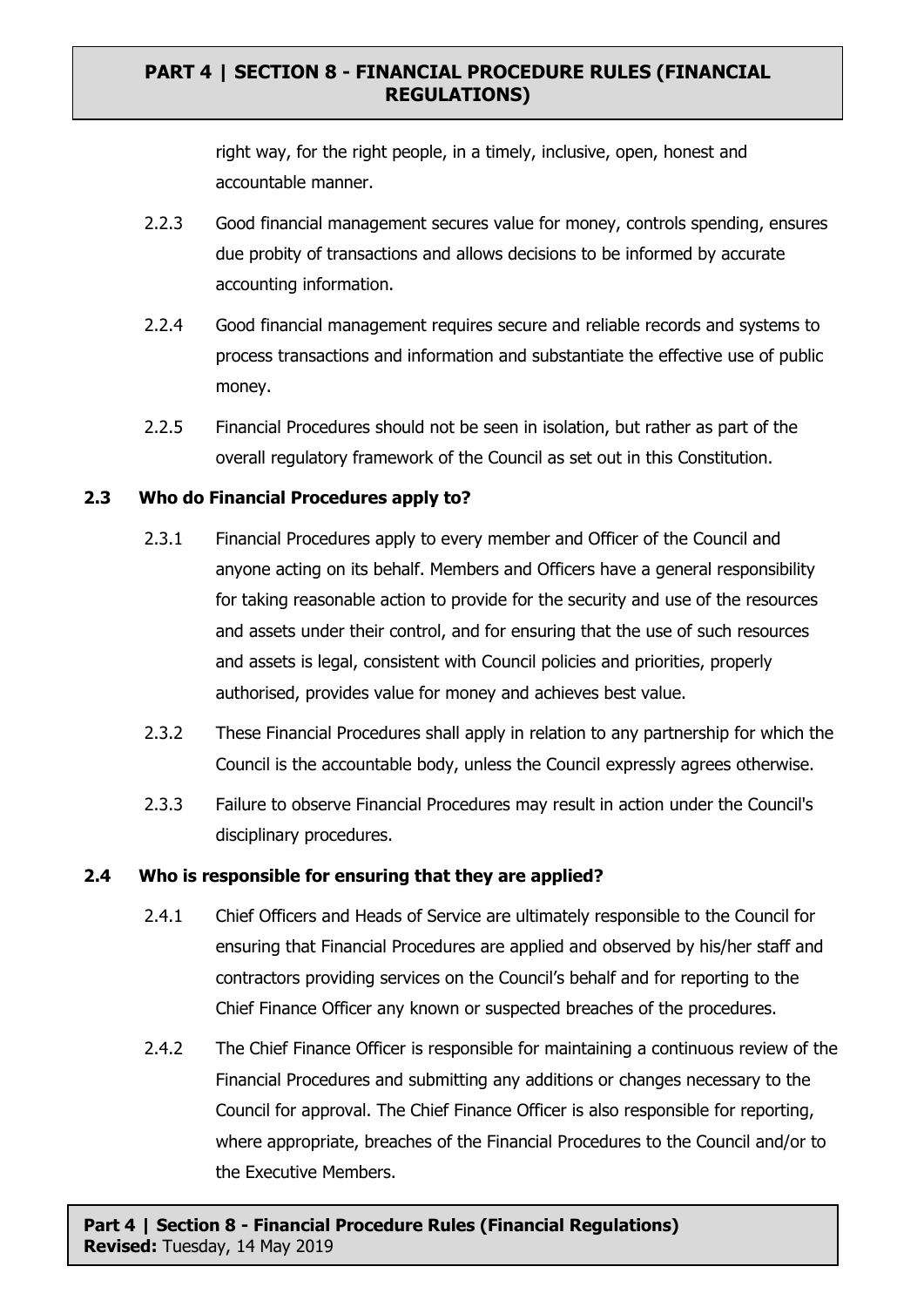- 2.4.3 The Chief Finance Officer is responsible for issuing advice and guidance to underpin the Financial Procedures which Members, Chief Officers and others acting on behalf of the Council are required to follow.
- 2.4.4 Any person charged with the use or care of the Council's resources and assets should inform him or herself of the Council's requirements under these Financial Procedure Rules. If anyone is in any doubt as to their obligations, then they should seek advice.
- 2.4.5 Where any Chief Officer considers that complying with Financial Procedures in a particular situation might conflict with the achievement of value for money or the principles of Best Value or the best interests of the Council, he/she shall raise the issue with the Chief Finance Officer who will, if he/she considers necessary and appropriate, seek formal approval from the Council for a specific waiver of the procedures, or an amendment to the procedures themselves.

# **3. Financial Management – General Roles and Responsibilities**

#### **3.1 The Role of the Full Council**

The Council is responsible for:

- 3.1.1 The adoption and revision of these Financial Procedure Rules;
- 3.1.2 The determination of the Policy Framework and Budget within which the Executive works;
- 3.1.3 Providing the Chief Finance Officer with sufficient staff, accommodation and other resources to carry our his or her duties; and
- 3.1.4 Approving and monitoring compliance with the Council's overall framework of accountability and control.

#### **3.2 The Role of the Chief Finance Officer**

- 3.2.1 The Chief Finance Officer is accountable to the Chief Executive and the Council and has statutory duties that provide overall responsibility for the financial administration and stewardship of the Council. This statutory responsibility cannot be overridden. These statutory duties arise from:
	- (a) Section 151 of the Local Government Act 1972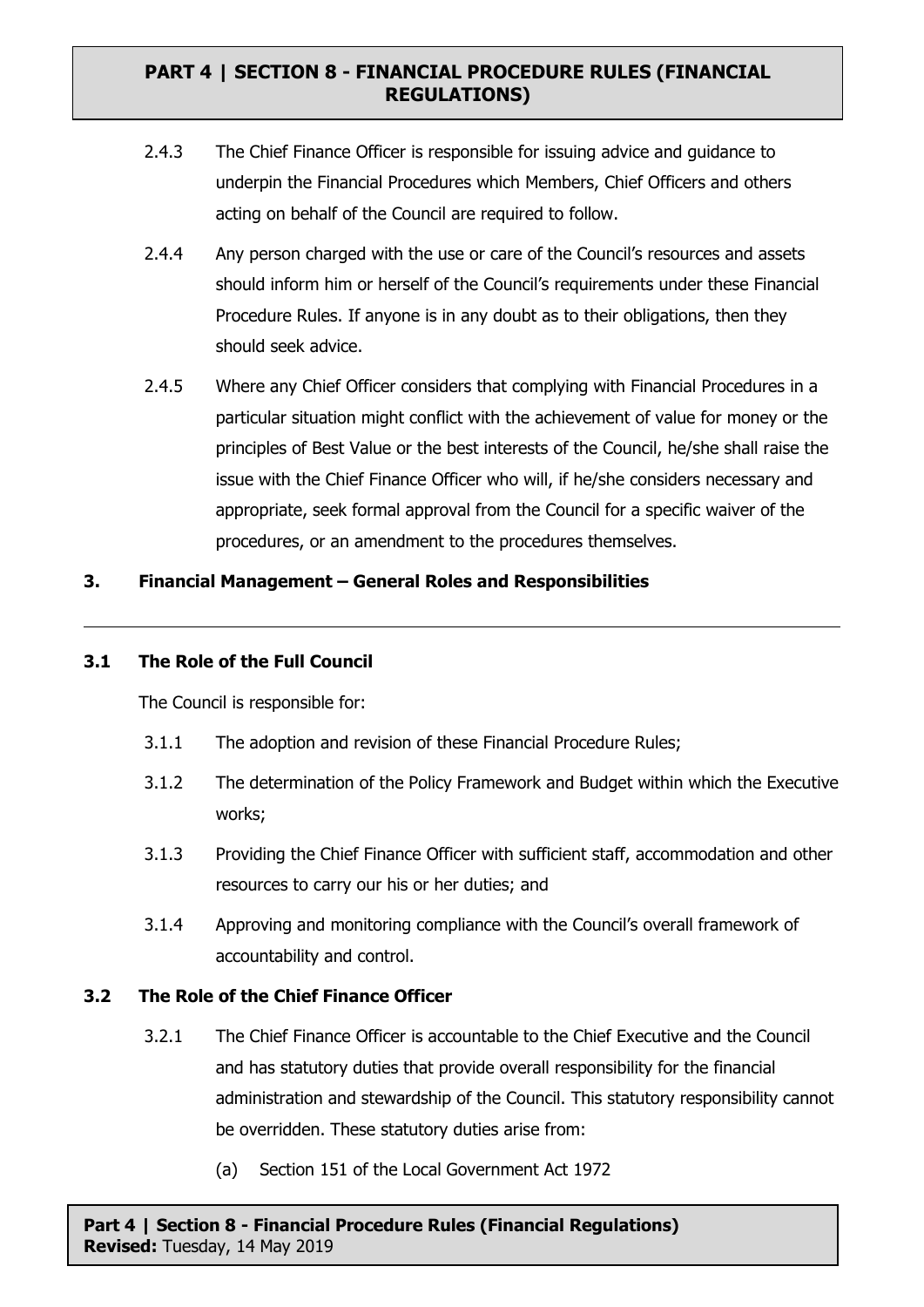- (b) The Local Government Finance Act 1988
- (c) The Local Government and Housing Act 1989
- (d) The Accounts and Audit Regulations 2011
- 3.2.2 The Chief Finance Officer is the Council's professional advisor on financial matters and is responsible for:
	- (a) The proper administration of the Council's financial affairs.
	- (b) Maintaining a continuous review of Financial Procedures and submitting any additions or changes as necessary to the Full Council for approval.
	- (c) Annually reviewing and updating, and monitoring compliance with financial management standards.
	- (d) Advising on the corporate financial position and on the key financial controls necessary to secure sound financial management.
	- (e) Providing training for Members and officers on Financial Procedures and Financial Management Standards.
	- (f) Determining accounting policies and ensuring that they are applied consistently.
	- (g) Determining accounting procedures and records of the Council.
	- (h) Reporting, where appropriate, breaches of the Financial Procedures to the Council and/or Executive.
	- (i) Preparing and monitoring the revenue budget, capital programme and Medium Term Financial Plan.
	- (j) Ensuring the provision of an effective Internal Audit Function.
	- (k) Ensuring the provision of an effective Treasury Management Function.
	- (l) Advising on risk management.
	- (m) Ensuring the Council complies with the CIPFA Prudential Code for Capital Finance in Local Authorities.
	- (n) Ensuring that Council spending plans and council tax calculations, identified in the medium term financial plan, are based upon robust estimates.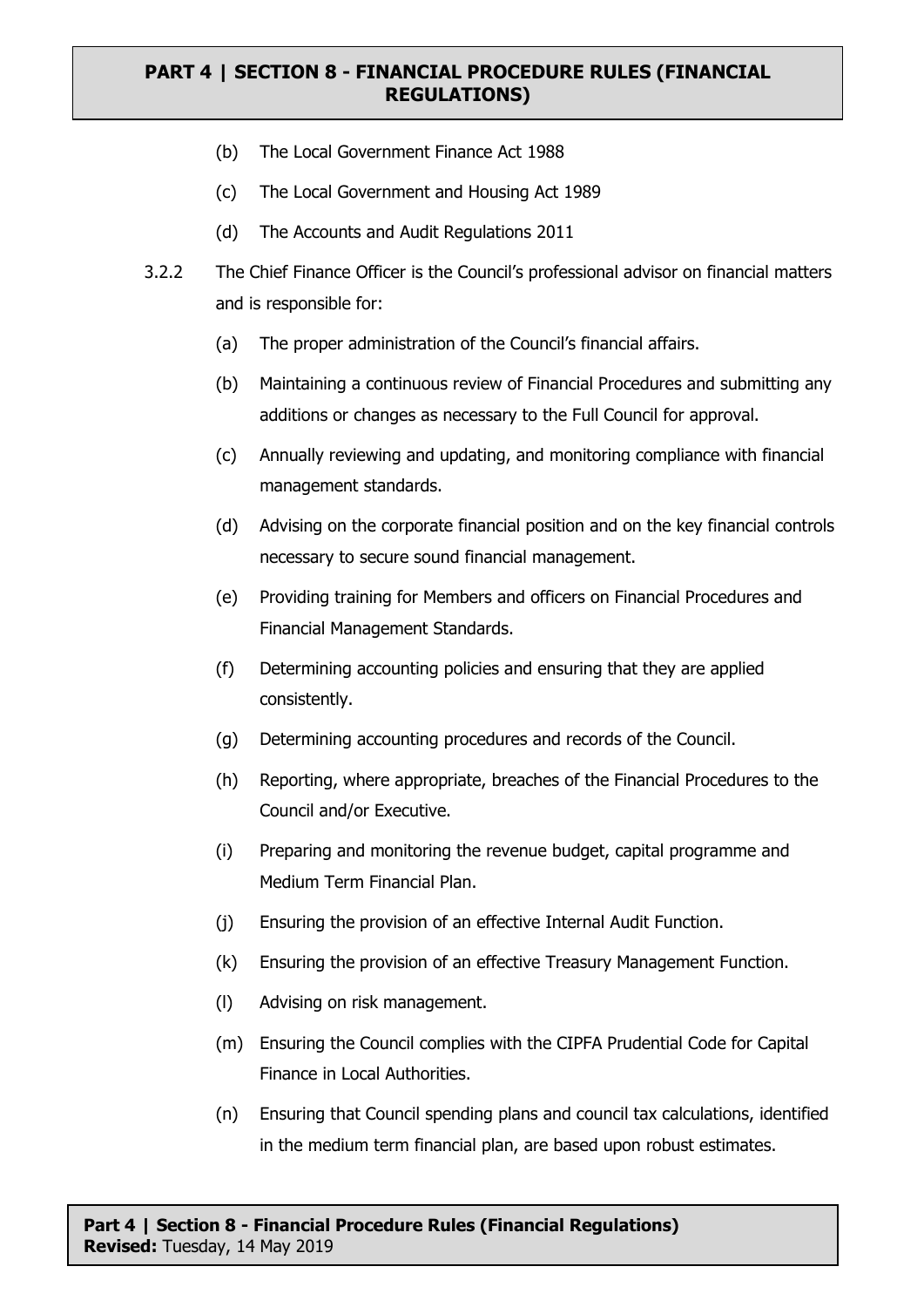- (o) Ensuring that the level of Council reserves is adequate to meet the known financial risks facing the Council over the medium term.
- (p) Ensuring that the annual Statement of Accounts is prepared in accordance with the Code of Practice on Local Authority Accounting in the UK: A Statement of Recommended Practice (SORP).
- (q) Ensuring that financial information is available to enable accurate and timely monitoring and reporting of comparisons of national and local financial performance indicators.
- (r) Ensuring that proper professional practices, standards and ethics are adhered to.
- (s) Acting as head of profession in relation to the standards, performance and development of finance staff including the training and professional development of all staff employed in posts designated as requiring a qualified accountant, accounting technician, or auditor, wherever located.
- (t) The appointment of all finance staff, and will be consulted on any proposal to create or delete a post requiring such a qualification for appointment.
- 3.2.3 Section 114 of the Local Government Finance Act 1988 requires the Chief Finance Officer to report to the Full Council and to the External Auditors if the Council or one of its Officers:
	- (a) Has made, or is about to make a decision which involves incurring expenditure which is unlawful.
	- (b) Has taken or is about to take, unlawful action which has resulted or would result in a loss or deficiency to the Council.
	- (c) Is about to make an unlawful entry in the Council's accounts.
- 3.2.4 Section 114 of the 1988 Act also requires:
	- (a) The Chief Finance Officer to nominate a properly qualified member of staff to deputise should he or she be unable to perform the duties under section 114 personally.
	- (b) The Council to provide the Chief Finance Officer with sufficient staff, accommodation and other resources, including legal advice where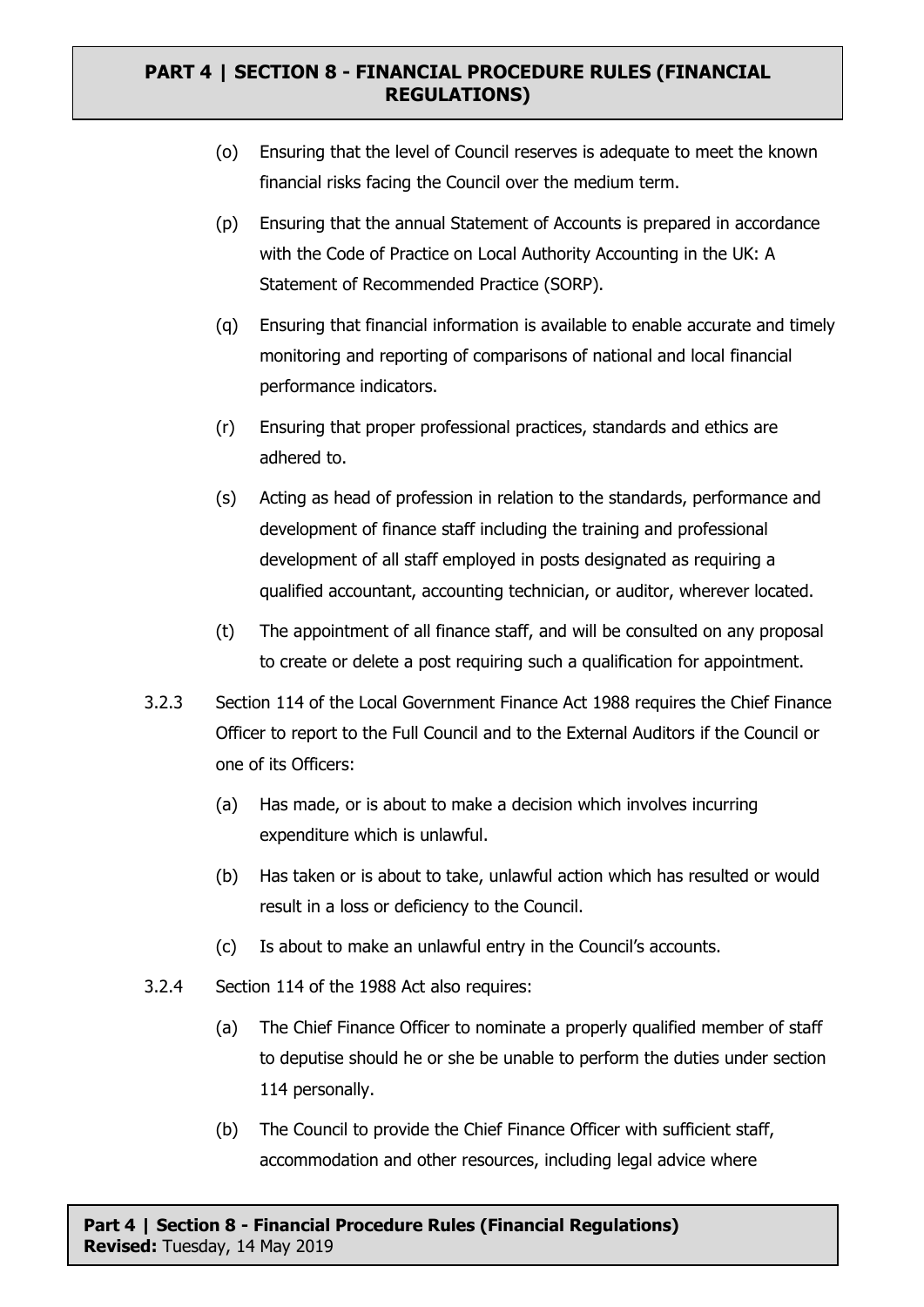necessary, to carry out the duties under section 114, as determined by the Chief Finance Officer.

- 3.2.5 The Chief Finance Officer,
	- (a) Is required to approve all financial procedures, records, systems and accounts throughout the Council which are necessary to ensure that the tasks defined in these procedures are properly carried out. The Council will also ensure that the Chief Finance Officer is consulted and given the opportunity to advise upon all financial management arrangements and notes of detailed advice and guidance on financial systems and procedures necessary to ensure a satisfactory standard of accuracy, reliability, probity and regularity.
	- (b) Shall be given access to any information as is necessary to comply with his/her statutory duties and with the requirements and instructions of the Council.
	- (c) Shall be entitled to attend and report on financial matters directly to the Council, the Executive, and any Committees or Working Groups the Council may establish.
	- (d) Shall be sent prior notice of all meetings of the Executive and all Council bodies together with full agendas and reports and shall have authority to attend all meetings and take part in the discussion if he/she so desires.

#### **3.3 The Role of Heads of Service**

- 3.3.1 Heads of Service are each accountable to the Council for the financial management and administration of those services and activities allocated to them in accordance with Council policy.
- 3.3.2 Heads of Service are responsible for:
	- (a) Ensuring that adequate and effective systems of internal control are operated to ensure the accuracy, legitimacy and proper processing of transactions and the management of activities, having regard to advice and guidance from the Chief Finance Officer.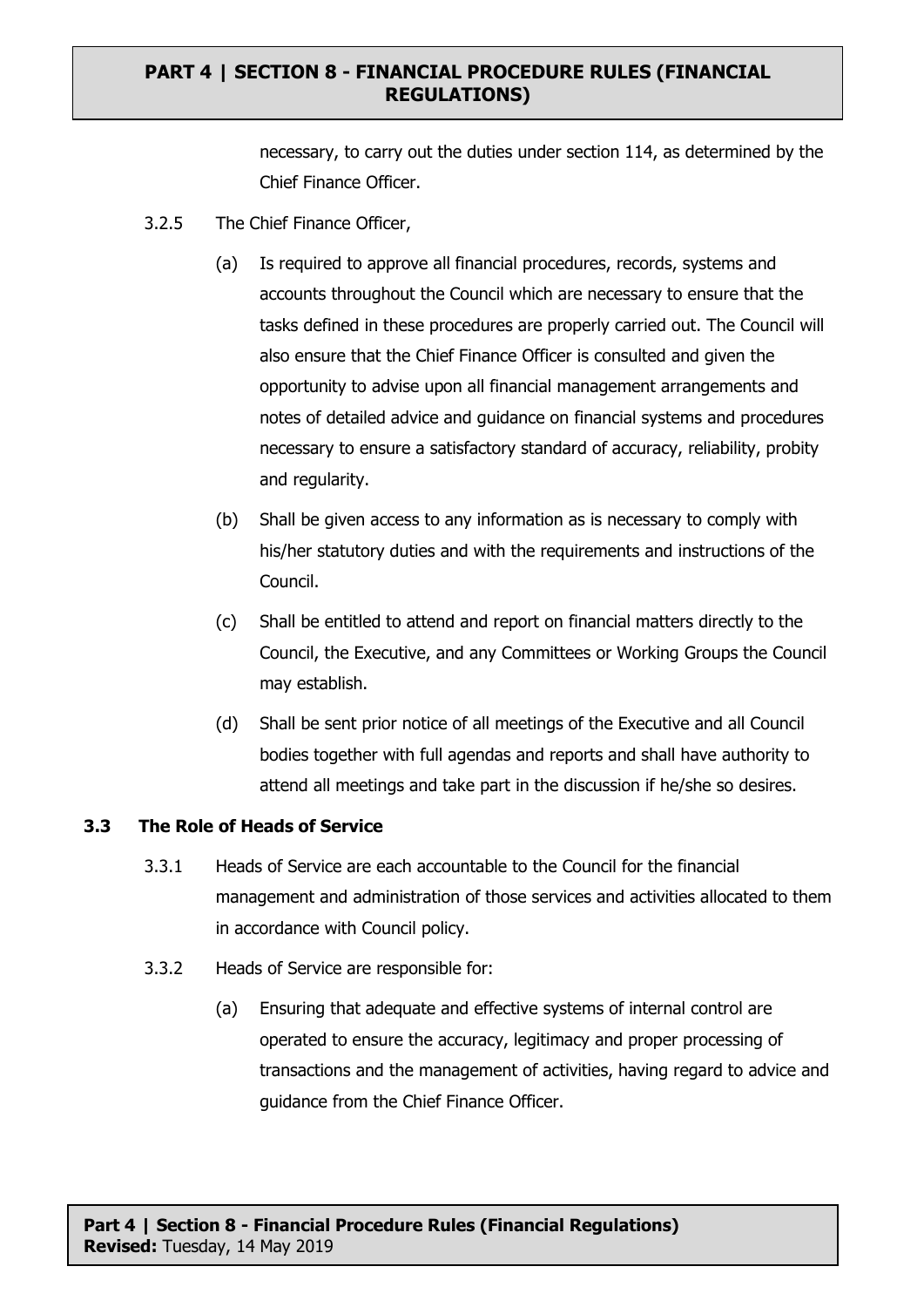- (b) Ensuring that members are advised of the financial implications of all proposals and that the financial implications have been agreed by the Chief Finance Officer.
- (c) Consulting with the Chief Finance Officer in seeking approval regarding any matters which may affect the Council's finances materially, before any commitments are incurred.
- (d) Consulting with each other on any issue with corporate financial implications before submitting policy options or recommendations to Members.
- (e) Inform immediately the Chief Finance Officer of failures of financial control resulting in additional expenditure or liability, or loss of income or assets.

# **4. Budget Setting – Capital**

- 4.1 The detailed form of the Capital Programme shall be determined by The Chief Finance Officer.
- 4.2 The Chief Finance Officer, in conjunction with Management Team and Heads of Service, shall submit to the Policy, Finance and Development Committee the estimates of capital payments to be incurred in the ensuing financial years.
- 4.3 The Policy, Finance and Development Committee shall consider the overall capital programme and the resources available, make amendments as deemed fit, and shall recommend an overall programme to Council.
- 4.4 All new schemes, prior to inclusion in the capital programme, must first have been considered as part of the Service and Financial Planning process. This must include details of the objectives of the scheme, the resources required, the timescale and the revenue implications. The de minimis level for a scheme to be considered as a capital scheme has been set at £3,000.
- 4.5 Any proposal to amend a project beyond its current policy or include a new project in the capital programme must be considered by the Council in accordance with the Budget and Policy Framework, included in the Constitution. Amendments to an existing project solely involving budgetary change which is being met from the virement process can be approved in accordance with Section 6 of these Regulations. Supplementary capital estimates must be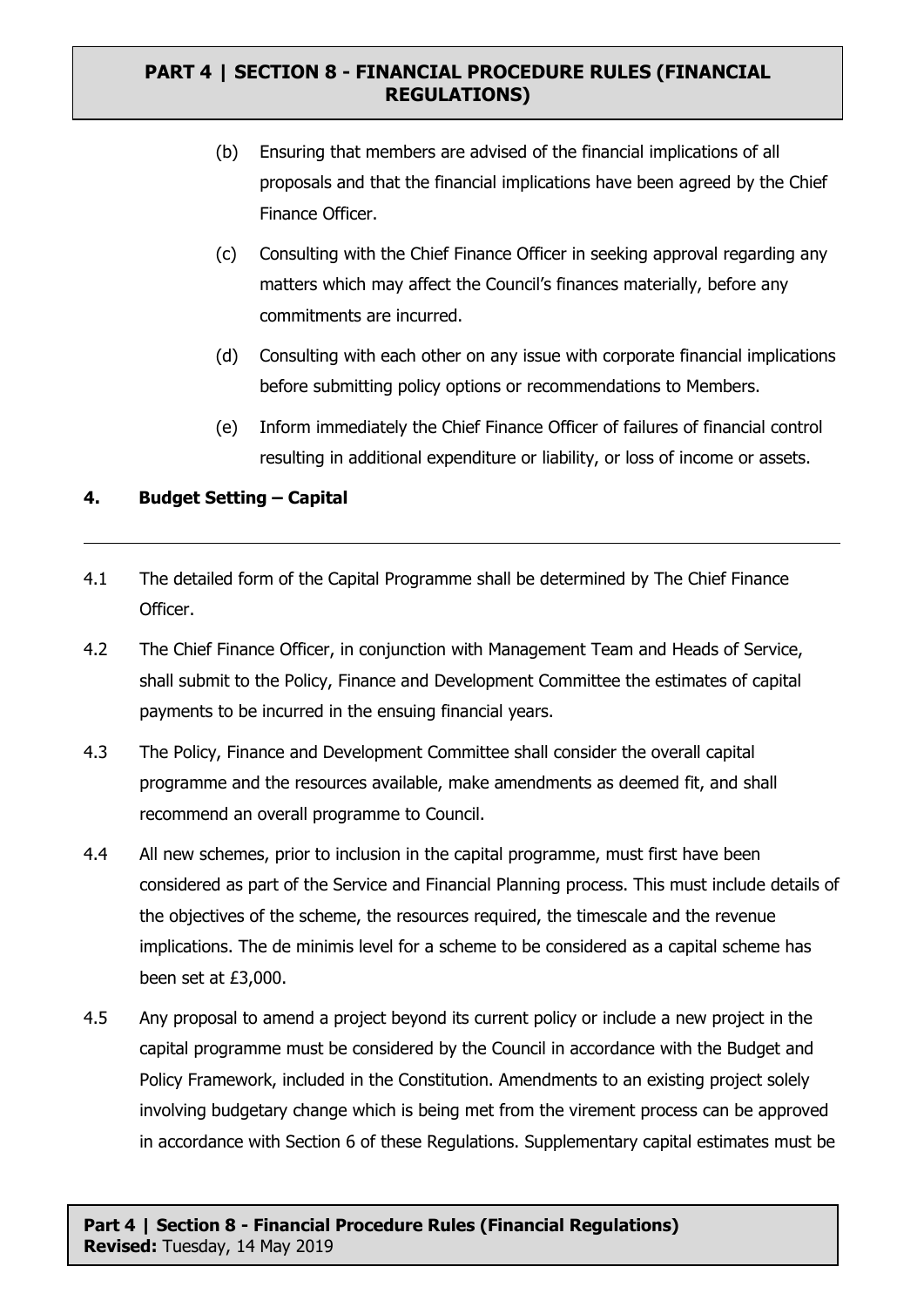sought from the Policy, Finance and Development Committee where sufficient budgetary provision is not available.

- 4.6 The inclusion of a scheme in the approved Capital Programme shall constitute authority to incur expenditure with the exception of schemes of a budgeted value exceeding £250,000 which shall be specifically reported to the Policy, Finance and Development Committee for approval to progress.
- 4.7 However, when the in-year capital programme exceeds the resources available at the 1 April of that year, any scheme partly or wholly funded from capital receipts may not commence unless identified in the capital programme. All other schemes partly/wholly funded from capital receipts must not be implemented unless specific Policy, Finance and Development Committee approval is agreed and the funding for the scheme is identified.
- 4.8 The Management Team and Heads of Service monitor the delivery of capital schemes, capital expenditure and resources.

#### **5. Budget Setting – Revenue**

- 5.1 The detailed form of the Revenue Budget shall be determined by The Chief Finance Officer.
- 5.2 Revenue budgets include the General Fund Revenue Account and Housing Revenue Account.
- 5.3 The Chief Finance Officer, in consultation with the relevant Heads of Service, shall prepare revenue estimates. These estimates shall be submitted by The Chief Finance Officer and shall detail estimates of expenditure and income for the ensuing financial year and current year. The estimates shall show in respect of each item of expenditure and income:
	- 5.3.1 Actual results for the last financial year.
	- 5.3.2 Original and working budgets for the current financial year.
	- 5.3.3 Original estimate for the following financial year.

In relation to (5.3.2) and (5.3.3) above, The Chief Finance Officer or the appropriate Heads of Service shall report on the reasons for material variations.

5.4 The Council shall approve a strategy for fees and charges in line with the Council's overall policies for the coming year. The detailed fee increases will be submitted to the relevant Service Committee before being recommended to the Policy, Finance and Development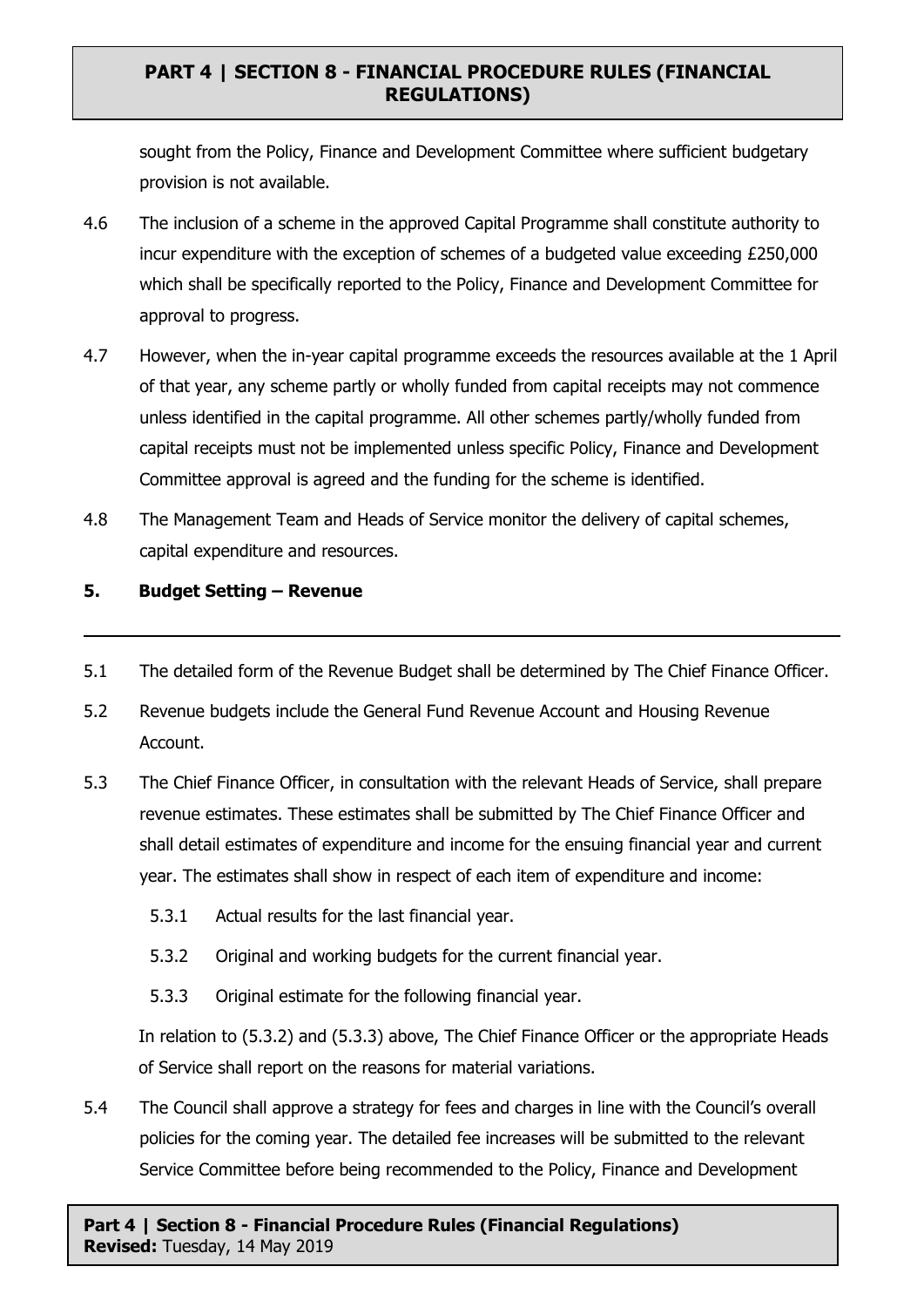Committee. Heads of Service will implement changes to fees and charges in accordance with this strategy and the scheme of delegation. The Committee is required to approve Heads of Service proposals in respect of fees and charges where these are not in accordance with the approved strategy.

- 5.5 The Policy, Finance and Development Committee shall consider the overall revenue budget and the sources available, make amendments as deemed fit, shall consult with the Service Delivery Committee, and shall recommend an overall budget to the Full Council.
- 5.6 It is the responsibility of The Chief Finance Officer to advise the Policy, Finance and Development Committee and/or the Full Council on prudent levels of reserves for the Authority. This will be based on a risk assessment of General Fund and Earmarked reserves.

#### **6. Supplementary Estimates**

- 6.1 Supplementary estimates reduce the Council's reserves, and therefore must be used sparingly so as to not jeopardise the Council's Financial Strategy. Service should endeavour to find the resources from their own budgets, financing the project or variance through budget virement (see Section 6 of these Regulations). Supplementary estimates should represent a last option for financing a project or variance.
- 6.2 The Chief Finance Officer can approve Supplementary Estimates up to £25,000 in consultation with the Chief Executive, from £25,001 but less than £50,000 in consultation with the Chair of Policy, Finance and Development Committee. Supplementary Estimates above these levels, either individually or cumulatively, require the approval of Policy, Finance and Development Committee.
- 6.3 A Supplementary Estimate shall only be requested from the Policy, Finance and Development Committee where expenditure will be incurred that cannot be accounted within a budget head by way of virement. In this context, any reduction to income shall be deemed to be expenditure, except where it relates to seasonal or periodic variations which are not anticipated to affect the annual budgeted figure.
- 6.4 The Policy, Finance and Development Committee can approve supplementary estimates or as part of the quarterly revenue budget monitoring report to the Committee.

# **7. Budgetary Control Contact: Chief Finance Officer**

**Part 4 | Section 8 - Financial Procedure Rules (Financial Regulations) Revised:** Tuesday, 14 May 2019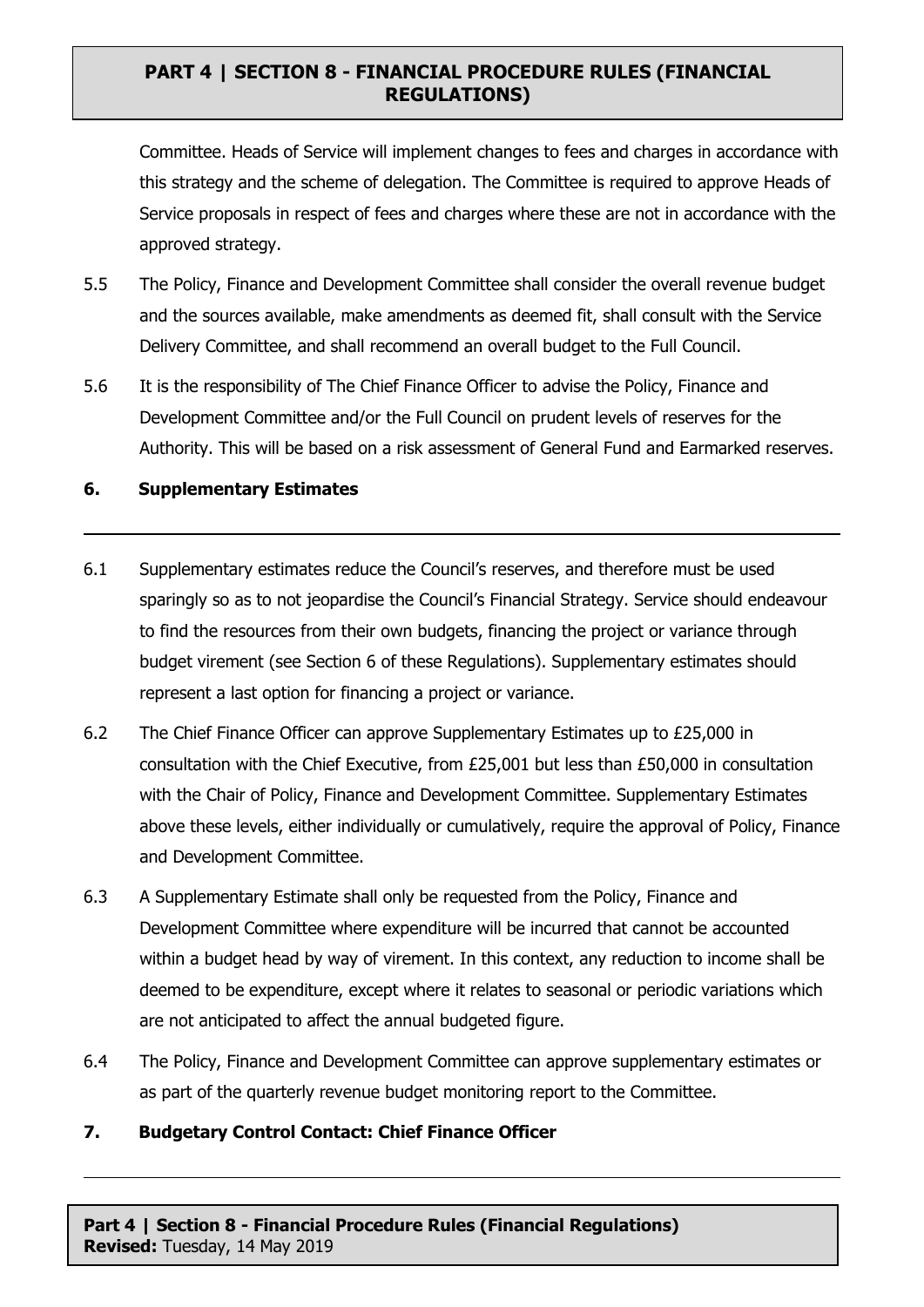- 7.1 The Chief Finance Officer shall make available to Management Team and Heads of Service, information concerning all income and expenditure falling within their respective responsibilities and such other information that may be relevant. This information shall allow comparison between actual expenditure, including committed expenditure, against the current budget.
- 7.2 Each Head of Service is responsible for ensuring that all expenditure and income is processed in a timely manner and charged to an appropriate account code to enable budgetary control information to be produced as per 6.1 above.
- 7.3 Each Head of Service is responsible for ensuring that all expenditure committed by their Service is within a revenue or capital budget. Any expenditure or income likely to vary significantly from an approved budget shall be reported to the Chief Finance Officer. All virement and supplementary requests require approval before expenditure is committed; the only exceptions are in connection with emergency events. If appropriate, a virement or supplementary estimate will be obtained and reported to the Policy, Finance and Development Committee as part of the quarterly revenue and capital budget monitoring process
- 7.4 The inclusion of items in approved revenue or capital estimates shall constitute authority to incur such expenditure subject to compliance with any requirements mentioned elsewhere in these Regulations and Contract Procedure Rules.
- 7.5 Any proposal outside the budget and policy framework that involves:
	- 7.5.1 Capital expenditure not specifically included in the capital budget (see also conditions in paragraph 3.7).
	- 7.5.2 Revenue expenditure on a new service or project that has not been specifically provided for in any of the revenue budgets.
	- 7.5.3 A new source of income or significant variation in an existing source of income.
	- 7.5.4 The sale or disposal of land, buildings or other property of the Council, (other than those for which delegated authority has been given)

shall be subject to the specific approval of the Council on the recommendation of the Policy, Finance and Development Committee. Should, at any time during the project, the likely cost exceed the amount specifically approved or the scope of the project altered, then further specific approval will be sought unless the financial implications can be accommodated by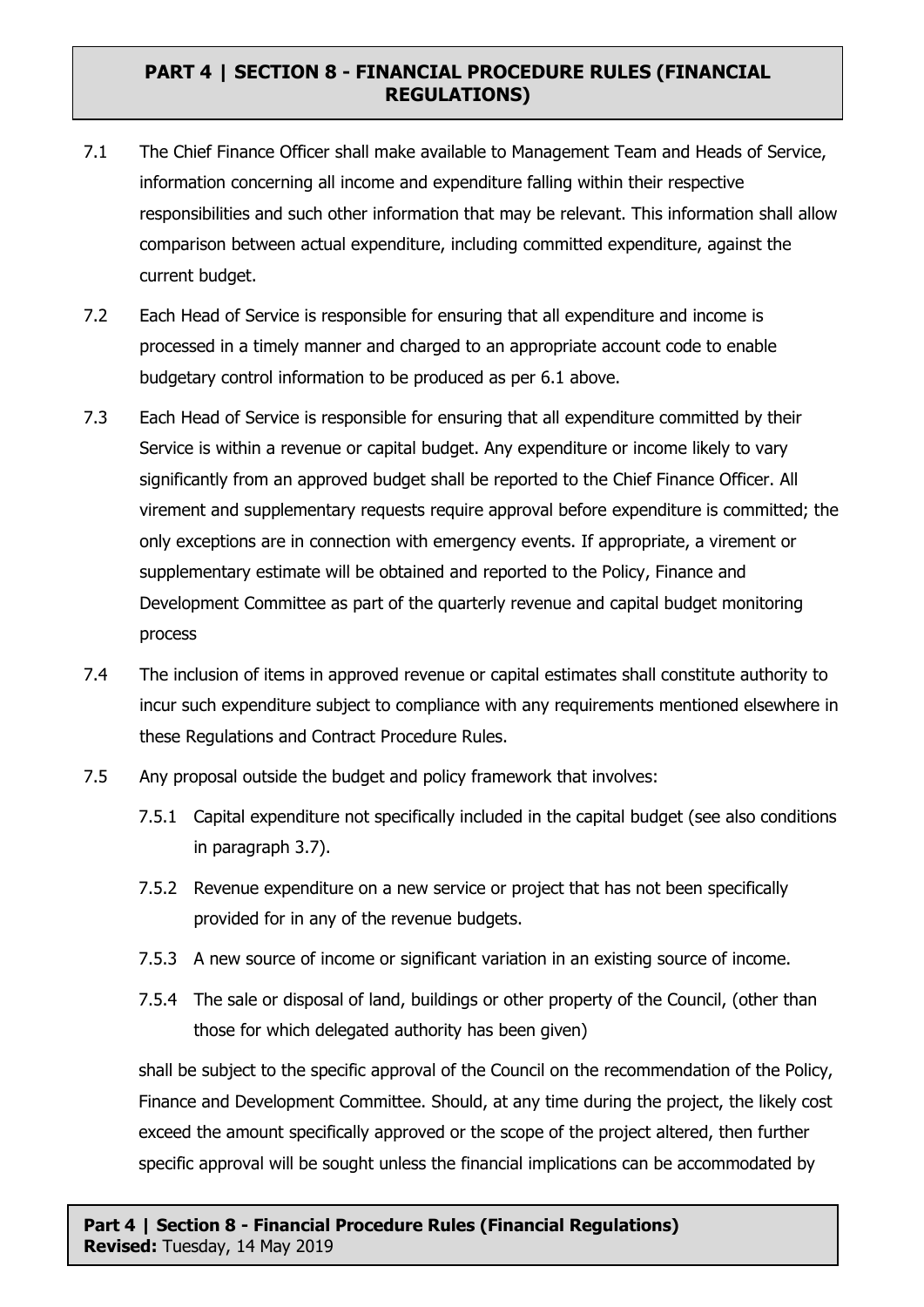Virement. The initial or any subsequent submission of such proposals to the Council shall be subject to the procedures in Section 5.

- 7.6 In a situation that necessitates expenditure or the acceptance of quotes/ tenders in contravention of these Regulations, the relevant Head of Service and The Chief Finance Officer, in conjunction with the Deputy Chief Executive, shall have authority to sanction such expenditure. The Chief Finance Officer shall report such approvals in the schedule prepared under Regulation 5.4.
- 7.7 Nothing in these Financial Regulations shall prevent expenditure being incurred where an emergency or disaster involving destruction of or danger to life or property occurs or is imminent. Where in the opinion of the relevant Heads of Service, in consultation if possible with the Chief/Deputy Chief Executive and the Chief Finance Officer, the urgency of the situation will not permit delay, nothing in the Financial Regulations or Standing Orders shall prevent the relevant Head of Service from incurring expenditure. Action under this Financial Regulation shall be reported to the next meeting of the Policy, Finance and Development Committee.

#### **8. Transfers of Budgets (Virement)**

- 8.1 Virement is a transfer between approved budgets. Heads of Service should endeavour to finance projects or variances from within this Service by way of virement before a supplementary estimate is considered.
- 8.2 Virements shall only be made in accordance with the authorisation limits and criteria shown in 7.3 and 7.4 and the general conditions shown below:
	- 8.2.1 All virements will be submitted to the Chief Finance Officer in a form approved by the Chief Finance Officer where the appropriate authorisation is required.
	- 8.2.2 All approved virements will be reflected in the Council's Financial Information System (FIS) by the Chief Finance Officer.
	- 8.2.3 The Chief Finance Officer reserves the right to refer any virement request to the Policy, Finance and Development Committee for approval.
	- 8.2.4 The destination of the proposed virement must be a project, scheme or budget that has previously been approved for funding.
	- 8.2.5 No virements shall be made:

**Part 4 | Section 8 - Financial Procedure Rules (Financial Regulations) Revised:** Tuesday, 14 May 2019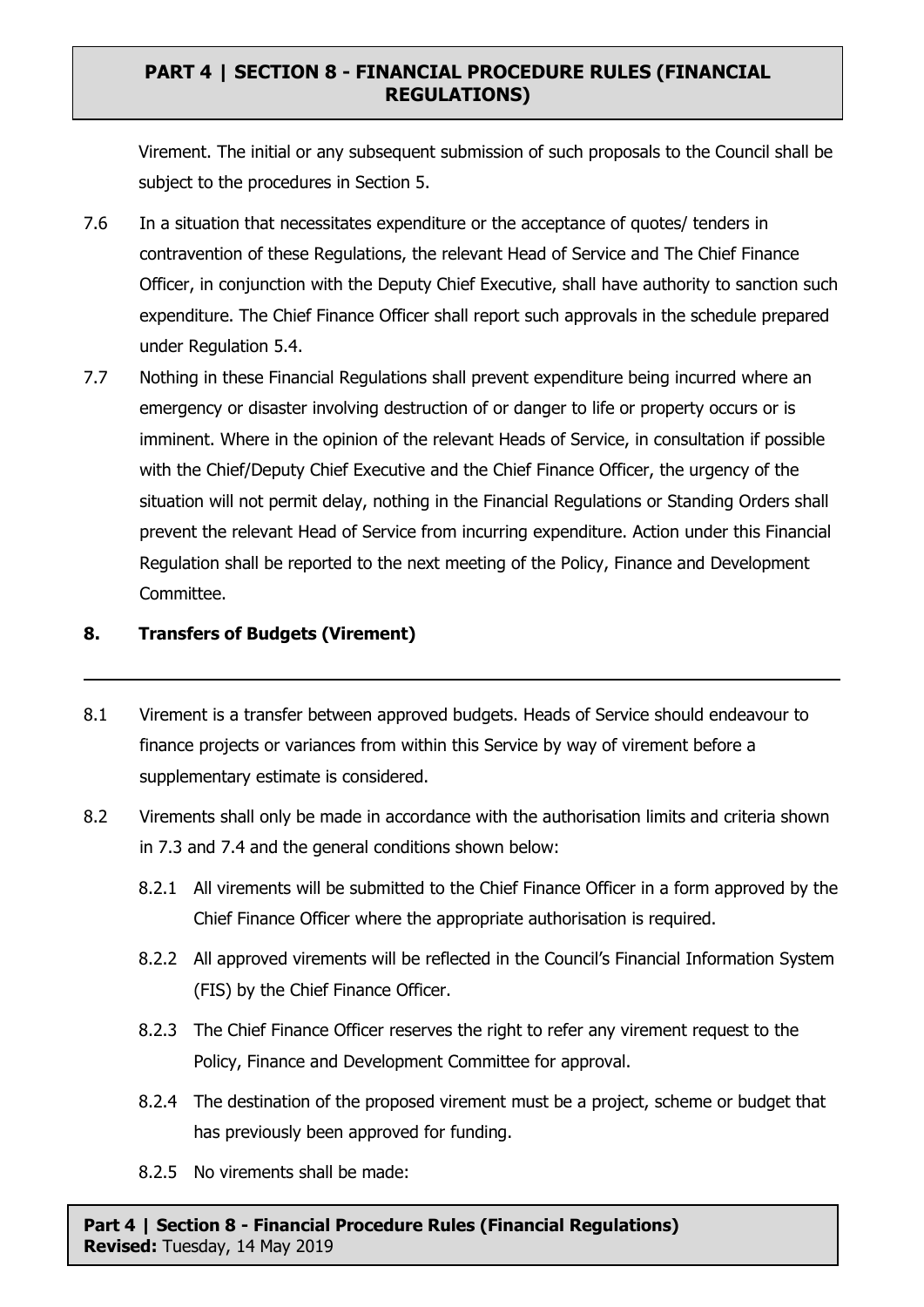- 8.2.5.1 From budgets held for support service recharges, central and departmental recharges, and capital financing charges.
- 8.2.5.2 Between the Revenue and Capital accounts of the Council or between the Housing Revenue Account and General Fund.
- 8.2.6 No virements shall be made from salary budgets unless approved by the Chief Finance Officer, so that the annual transitional vacancy target is met each year.
- 8.2.7 Virements shall only be made within and not between the budget heads of the Council as defined in the Council's Budget and Policy Framework, i.e.
	- General Fund Revenue Account
	- Housing Revenue Account
	- General Fund Capital Programme
	- Housing Capital Programme
- 8.2.8 There must be sufficient budget provision remaining in the source of the virement to meet all expenditure for the rest of the year.

| 8.3 | Virement Authorisation Limits |  |
|-----|-------------------------------|--|
|     |                               |  |

| <b>Virement</b><br>Type                                                 | <b>Authorisation</b><br>Level:                |                                                  |                                                                                                                            |                                                                            |                       |
|-------------------------------------------------------------------------|-----------------------------------------------|--------------------------------------------------|----------------------------------------------------------------------------------------------------------------------------|----------------------------------------------------------------------------|-----------------------|
|                                                                         | of<br><b>Head</b><br><b>Service</b>           | <b>Chief</b><br><b>Finance</b><br><b>Officer</b> | <b>Chief</b><br><b>Finance</b><br><b>Officer</b><br>in.<br>consultation<br>with Chair of<br><b>PFD</b><br><b>Committee</b> | Policy,<br><b>Finance</b><br>and<br><b>Development</b><br><b>Committee</b> | <b>Council</b>        |
| Within<br>(a)<br>a<br>cost centre                                       | In consultation<br>with Service<br>Accountant |                                                  |                                                                                                                            |                                                                            |                       |
| (b) Within a<br><b>Budget Head</b>                                      | Less than<br>£25,000                          | £25,000<br>£49,999                               | £50,000 -<br>£250,000                                                                                                      | More than<br>£250,000 but<br>less than<br>£500,000                         | More than<br>£500,000 |
| (c)<br><b>Between</b><br><b>Budget Heads</b><br>but within a<br>Service | Less than<br>£25,000                          | £25,000<br>£49,999                               | £50,000 -<br>£250,000                                                                                                      | More than<br>£250,000 but<br>less than<br>£500,000                         | More than<br>£500,000 |
| (d)<br><b>Between</b><br>capital<br>projects                            |                                               | Less<br>than<br>£50,000                          | £50,000 -<br>£250,000                                                                                                      | More than<br>£250,000 but<br>less than<br>£500,000                         | More than<br>£500,000 |

#### **Part 4 | Section 8 - Financial Procedure Rules (Financial Regulations) Revised:** Tuesday, 14 May 2019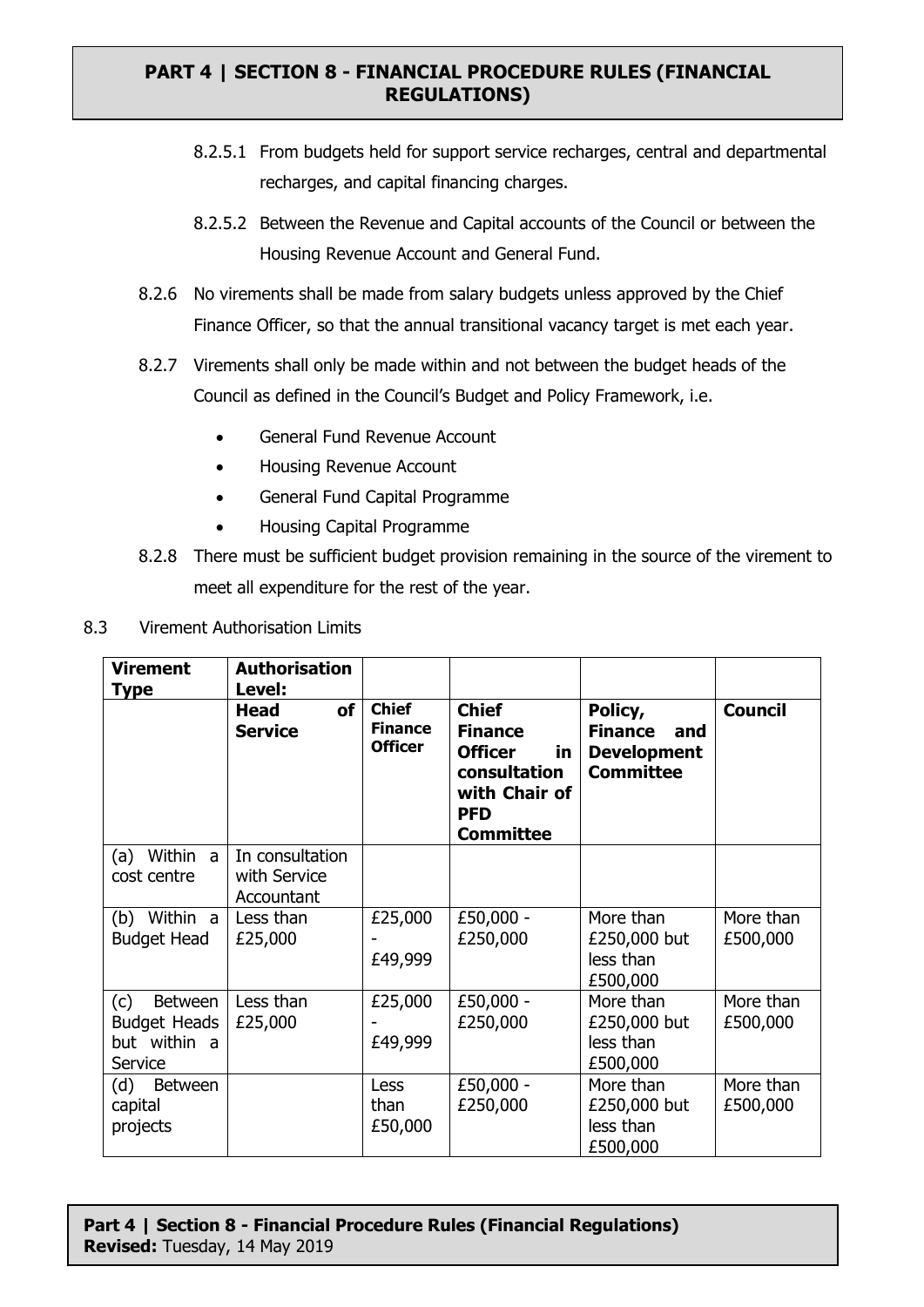For the purposes of virement a service is defined as:-

General Fund – a collection of cost centre(s) (comprising a summary line in the budget book) as detailed in The Addendum to the Financial Regulations.

Housing Revenue Account – the whole account

Virements under 6.3(a) authorised by Heads of Service or Chief Finance Officer will not require reporting to Committee. Virements under 6.3 (b) & (c) authorised by Heads of Service, or Chief Finance Officer shall be reported to the Policy, Finance and Development Committee on a schedule.

When the virement is as a result of a rationalisation of the Council's financial system codes, the authorisation level will up to £250,000 by the Head of Finance/Revenues and Benefitsand over £250,000, the Chief Finance Officer. This would include setting up new cost centres as a result of restructures, reviewing and rationalising subjective codes and changes to staff reports. All these technical virements will be reported to the Chair of the Policy, Finance and Development Committee for information.

8.4 All virements that relate to substantial changes in the method of service provision must be approved by Management Team irrespective of amount.

# **9. Accounting**

- 9.1 All accounting procedures and records of the Council shall be determined by the Chief Finance Officer insofar as they are not prescribed by law.
- 9.2 All accounts and accounting records of the Council shall comply with the relevant accounting standards and shall be in a form determined by the Chief Finance Officer.
- 9.3 All Heads of Service shall ensure that the principles of Separation of Duties and good control procedures are observed in the allocation of accounting duties:
	- 9.3.1 The duties of providing information regarding sums due to or from the Council and of calculating, checking and recording these sums shall be separated as completely as possible from the duty of collecting or disbursing them.
	- 9.3.2 Officers responsible for examining and checking the accounts of cash or stores transactions shall not themselves be engaged in any of these transactions.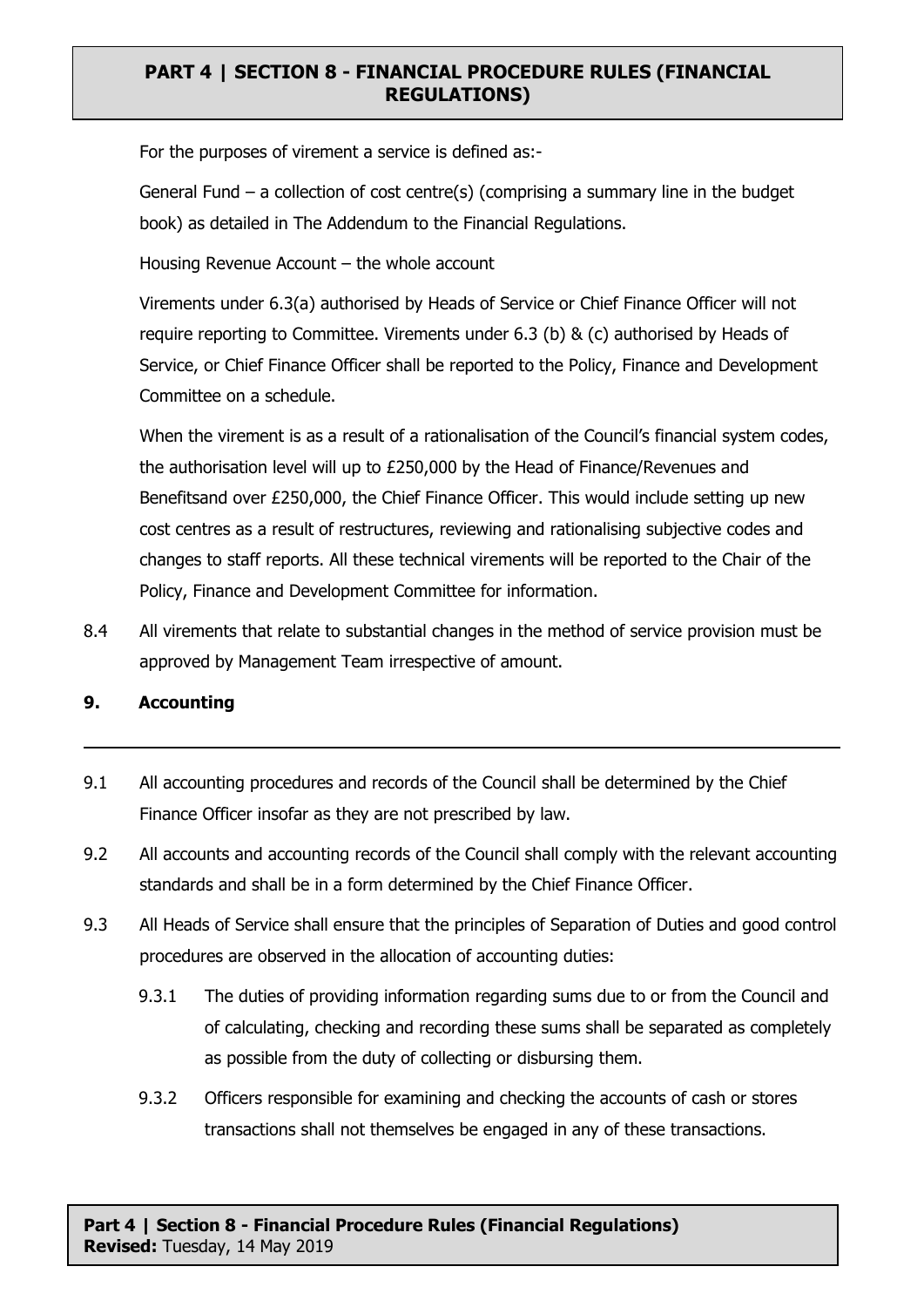9.4 As soon as possible after the end of each financial year, and not later than 30 September the Chief Finance Officer shall report to Council or Committee under delegation on the accounts for that year.

#### **10. Treasury Management**

- 10.1 All external investments in the name of the Council shall be made in accordance with the Council's policy for Treasury Management.
- 10.2 Oadby and Wigston Borough Council adopts the key recommendations of CIPFA's Treasury Management Code of Practice (the Code), updated in 2011.
- 10.3 Accordingly, Oadby and Wigston Borough Council will create and maintain, as the cornerstones for effective treasury management:
	- 10.3.1 A treasury management policy statement (TMPS), stating the policies and objectives of its treasury management activities.
	- 10.3.2 Suitable treasury management practices (TMP), setting out the manner in which Oadby and Wigston Borough Council will seek to achieve those policies and objectives, and prescribing how it will manage and control those activities.
- 10.4 Oadby and Wigston Borough Council's Policy, Finance and Development Committee will receive reports on its treasury management policies, practices and activities including, as a minimum, an annual strategy and plan in advance of the year, an annual report after its close and an in year monitoring report. The Strategy will be updated and reported more frequently if the Council's financial circumstances change e.g. need to borrow or best practice recommends. The Policy, Finance and Development Committee will receive updates on the Council's investments as part of the quarterly monitoring reports (revenue expenditure).
- 10.5 Oadby and Wigston Borough Council delegates responsibility for the scrutiny, implementation and monitoring of its Treasury Management Policies and practices to the Policy, Finance and Development Committee and for the execution and administration of treasury management decisions to the Chief Finance Officer who will act in accordance with the Council's Policy Statement and TMPs and, if they are a CIPFA member, CIPFA's Standard of Professional Practice on Treasury Management.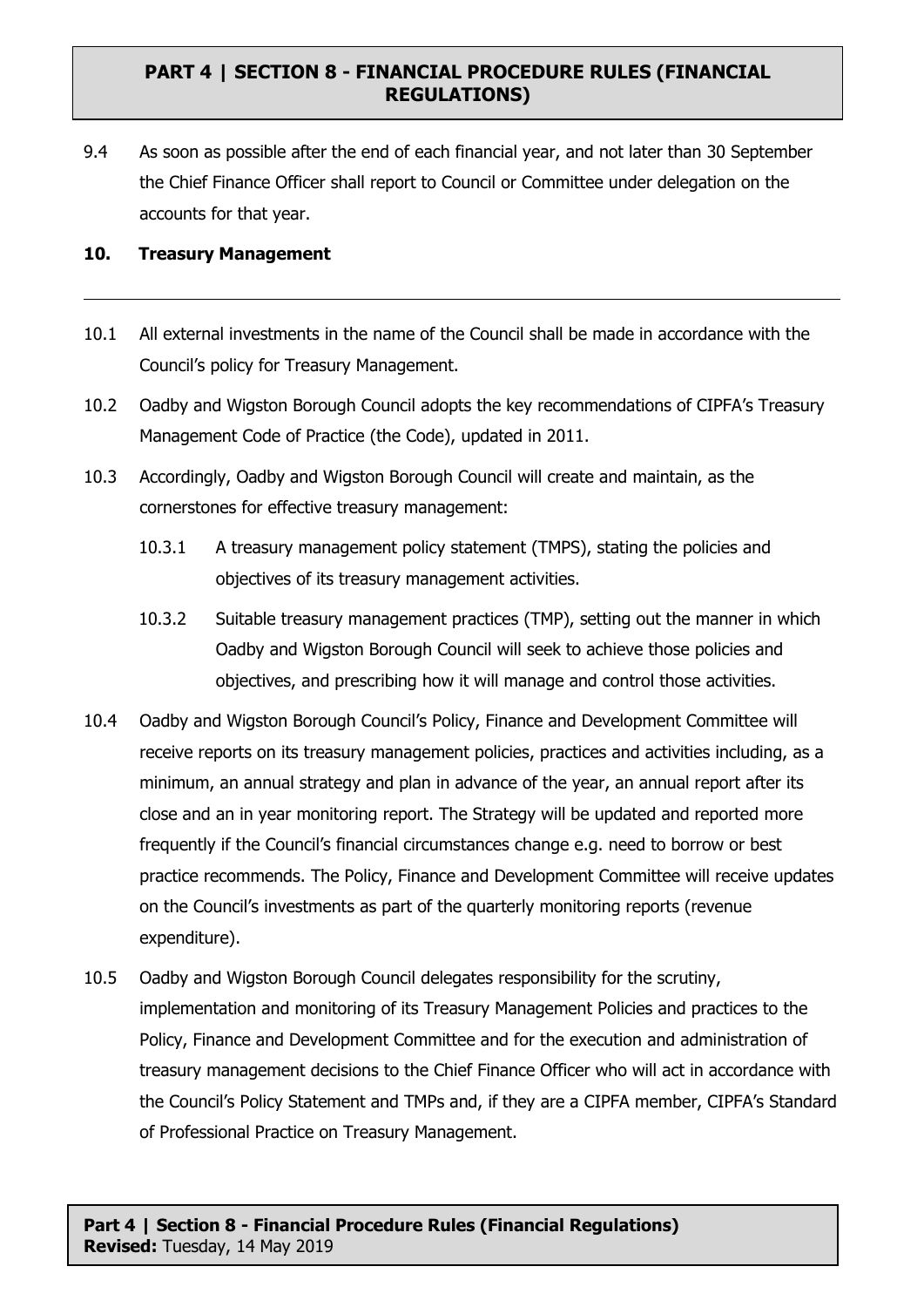10.6 The Chief Finance Officer shall report to the Policy, Finance and Development Committee on an exception basis, on investment and borrowing transactions.

### **11. Value Added Tax (VAT)**

- 11.1 It shall be the responsibility of the Chief Finance Officer to secure arrangements for the administration and accounting of VAT to ensure compliance with all statutory requirements including such returns as are required within laid down timescales.
- 11.2 Each Head of Service shall keep records, as determined by the Chief Finance Officer for the prescribed statutory period, of all matters pertaining to the administration and accounting of VAT, and in particular:
	- 11.2.1 All supplier invoices, including any relevant back-up and authorisation documents;
	- 11.2.2 Documentation supporting all income raised by invoice;
	- 11.2.3 Documentation supporting all non-invoiced income, including amounts lodged directly with the bank and cash collected directly by departments.
- 11.3 The Chief Finance Officer nominates the Head of Finance/Revenues and Benefits as the contact point for enquiries regarding any VAT matter.
- 11.4 Each Head of Service shall fully observe any direction and advice as may be issued by the office of the Chief Finance Officer.

#### **12. Committee Reports**

- 12.1 The Chief Finance Officer shall ensure that Committee Reports contain a section outlining the financial implications of the matter being reported upon. Additionally, he shall be entitled to report upon the financial implications of any matter coming before the Council, or other Committees, if necessary, in the interests of the financial affairs of the Council. To allow the Chief Finance Officer to fulfil his obligations all Heads of Service are obliged to consult with the Chief Finance Officer on all matters with a potential financial implication which are likely to result in a report to Committee.
- 12.2 With regard to reports prepared for consideration by Committee, Heads of Service shall follow the expected format and latest detailed guidance notes, as issued by the Chief Executive and the Chief Finance Officer, for ensuring all financial implications are identified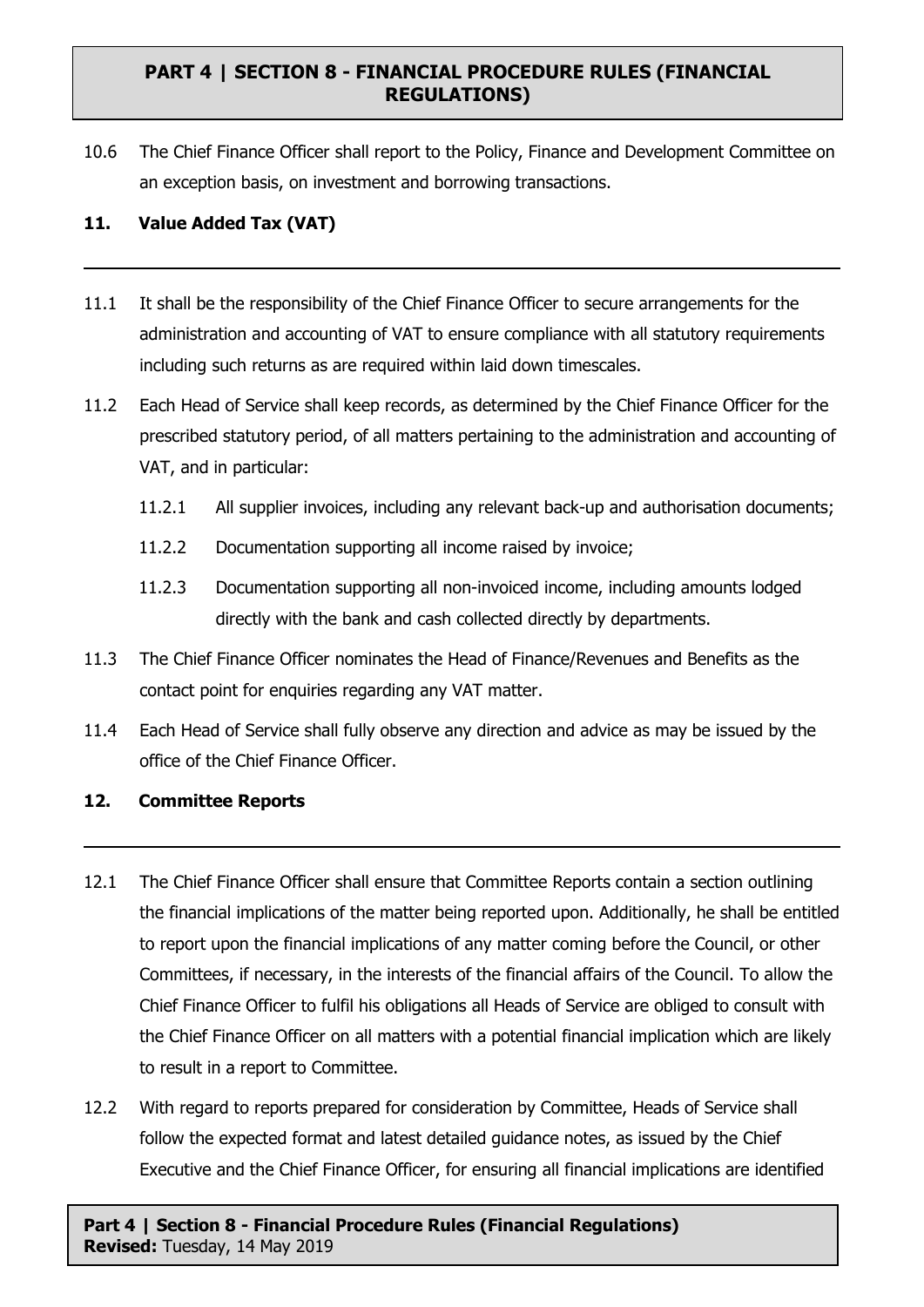and recognised. Further, Heads of Service shall ensure that the Chief Finance Officer or Head of Finance/Revenues and Benefits is fully consulted on the financial implications of reports with the inclusion of appendices within reports for ease of reference.

- 12.3 The following principles should be adhered to in the preparation of all Committee reports:
	- 12.3.1 The report should clearly distinguish capital and revenue financial implications.
	- 12.3.2 Implications for the capital budget should identify where provision exists within the Council's capital programme.
	- 12.3.3 Implications for the revenue budget should identify where provision exists within the Council's revenue budget. It is not considered sufficient to indicate that any increase in expenditure will be contained within a Service budget.
	- 12.3.4 Implications for the revenue budget should distinguish ordinary running costs from capital financing costs.
	- 12.3.5 Accountants within Finance should be involved in the calculation of such figures, as appropriate.
	- 12.3.6 No additional budgetary implications will be allowed unless specifically approved by the Policy, Finance and Development Committee or Full Council (where appropriate).
	- 12.3.7 Reports should make clear how additional or unbudgeted running costs are to be funded in both the current year and future years revenue budgets i.e. via ongoing compensating savings, virement, external funding etc.
	- 12.3.8 Where virement is proposed, in order to fund overspends or unbudgeted expenditure, reports should indicate whether such virement is to be considered as a permanent adjustment or as a one-off.
	- 12.3.9 Government grant funding availability / arrangements should be clearly highlighted as should the percentage of expenditure covered by grant and any residual costs to be borne by the Council. If the grant is to be available for only a limited period then this should also be identified in the financial implications.
	- 12.3.10 Staffing changes/additions should clearly state whether such adjustments are of a permanent, temporary or fixed term nature.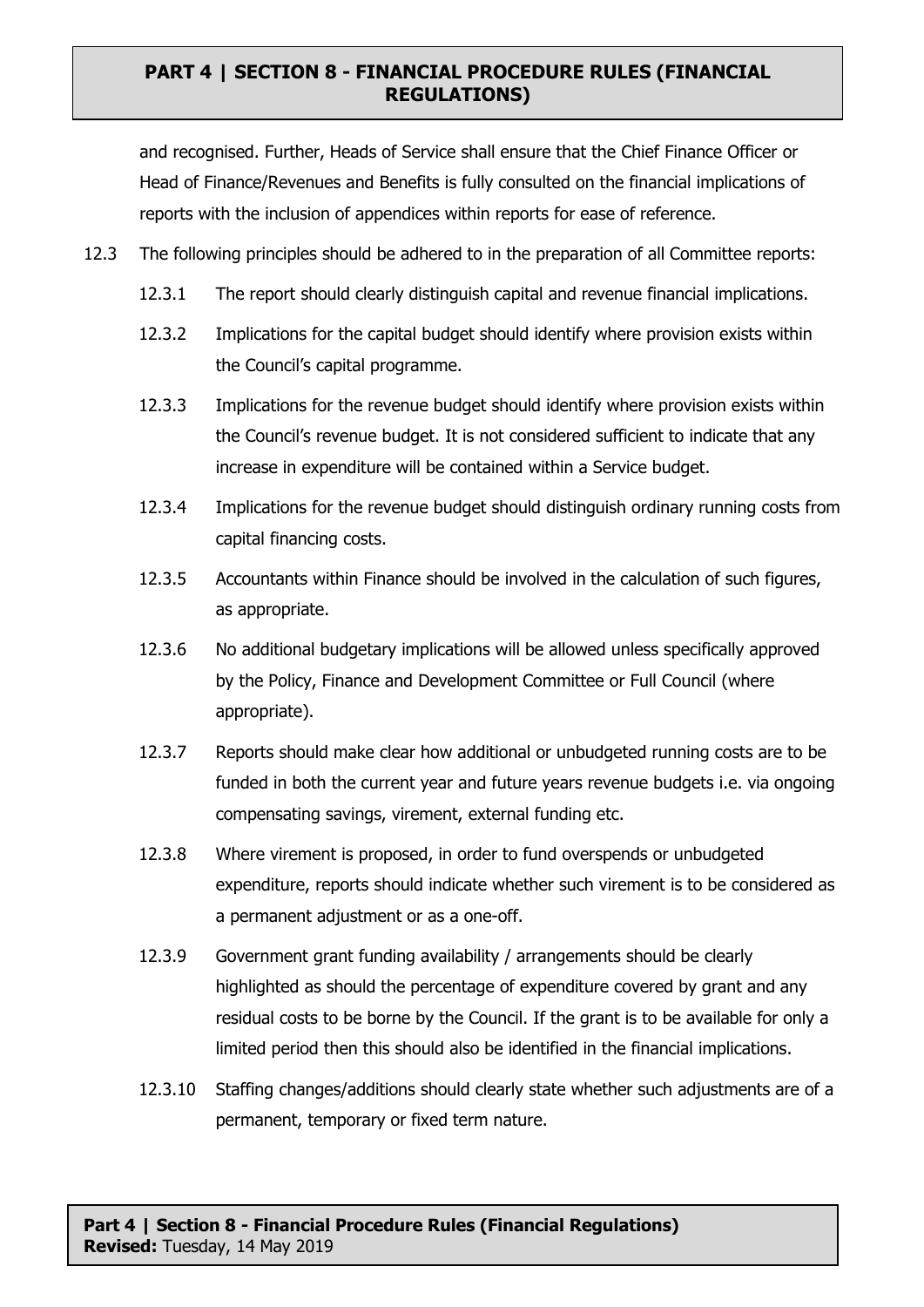- 12.3.11 All financial implications narrative and supporting appendices should be agreed with the relevant Accountant at draft/consultation stage.
- 12.3.12 Reports with significant financial implications, should, as a matter of course have a financial appendix which should provide a financial analysis broken down into appropriate cost and income headings (e.g. employee costs, property costs, supplies and services etc.) and should identify current year costs (which in the main will have a part year effect only) and costs for a full financial year.
- 12.3.13 Costings for the purpose of financial implications should be to the nearest ten pounds using current year prices.

#### **13. Audit Requirements**

- 13.1 The Accounts and Audit Regulations require every local authority to maintain an adequate and effective internal audit function.
- 13.2 The Chief Finance Officer shall maintain an adequate and effective system of internal audit for all accounting, financial and other operations of the Council and in particular shall arrange for the examination, review and appraisal of:
	- 13.2.1 The adequacy and effectiveness of the systems of financial, operational and management control, and their operation in practice in relation to the business risks to be addressed;
	- 13.2.2 The extent of compliance with, relevance of, and financial effect of, policies, standards, plans and procedures established by Members and the extent of compliance with external laws and regulations, including reporting requirements of regulatory bodies;
	- 13.2.3 The extent to which the assets and interests are acquired economically, used efficiently, accounted for and safeguarded from losses of all kinds arising from waste, extravagance, inefficient administration, poor value for money, fraud or other cause and that adequate business continuity plans exist;
	- 13.2.4 The suitability, accuracy, reliability and integrity of financial and other management information and the means used to identify, measure, classify and report such information;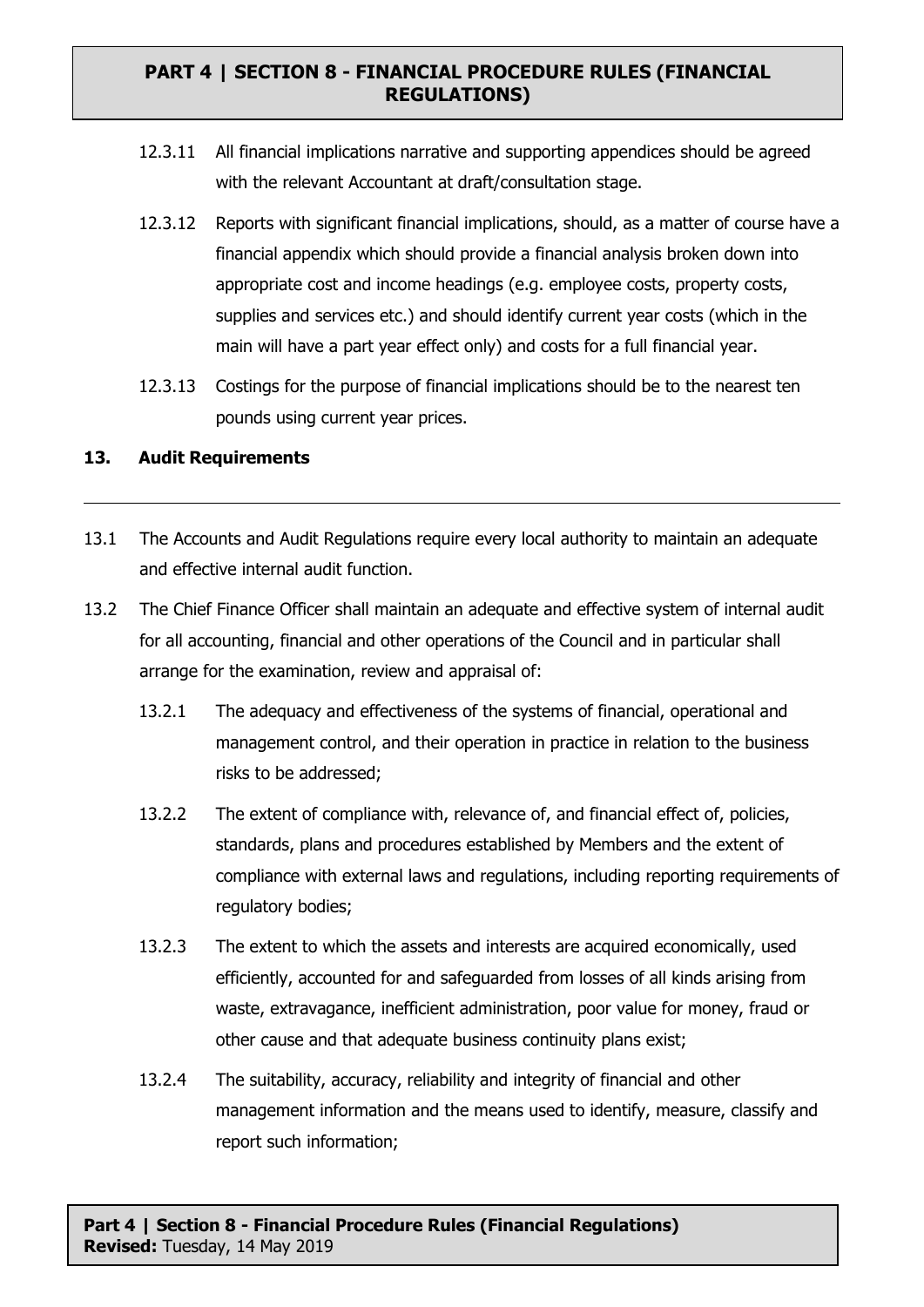- 13.2.5 The integrity of processes and systems, including those under development, to ensure that controls offer adequate protection against error, fraud and loss of all kinds; and that the process aligns with the Council's strategic goals;
- 13.2.6 The follow-up action taken to remedy weaknesses identified by Internal Audit, ensuring that good practice is identified and communicated widely;
- 13.2.7 The operation of the Council's corporate governance and risk management arrangements.
- 13.3 The appointed Internal Auditor, in consultation with the Head of Finance, Revenues and Benefits and Chief Finance Officer shall prepare annual audit plans detailing the areas of audit coverage for the following year. These plans shall be presented to the Policy, Finance and Development Committee.
- 13.4 The appointed Internal Auditor has the authority to:
	- 13.4.1 Enter at any time Council premises or land subject to any statutory or contractual restrictions that may apply;
	- 13.4.2 Access all records, documents and correspondence relating to any financial or other business of the Council and remove any such records as is necessary for the purpose of their work;
	- 13.4.3 Receive any information and explanations considered necessary concerning any matter under examination;
	- 13.4.4 Require any employee, agent or contractor of the Council to produce cash, stores or any other Council property under his or her control;
	- 13.4.5 Directly access the Chief Executive, Director of Services, Chief Finance Officer, Policy, Finance and Development Committee and Overview and Scrutiny Committees.

#### **14. Fraud and Irregularity**

- 14.1 The Council will not tolerate internal or external fraud and corruption in the administration of its responsibilities.
- 14.2 The Chief Finance Officer and the Head of Finance/Revenues and Benefits shall be notified immediately by the relevant Head of Service of any suspected irregularity concerning cash,

**Part 4 | Section 8 - Financial Procedure Rules (Financial Regulations) Revised:** Tuesday, 14 May 2019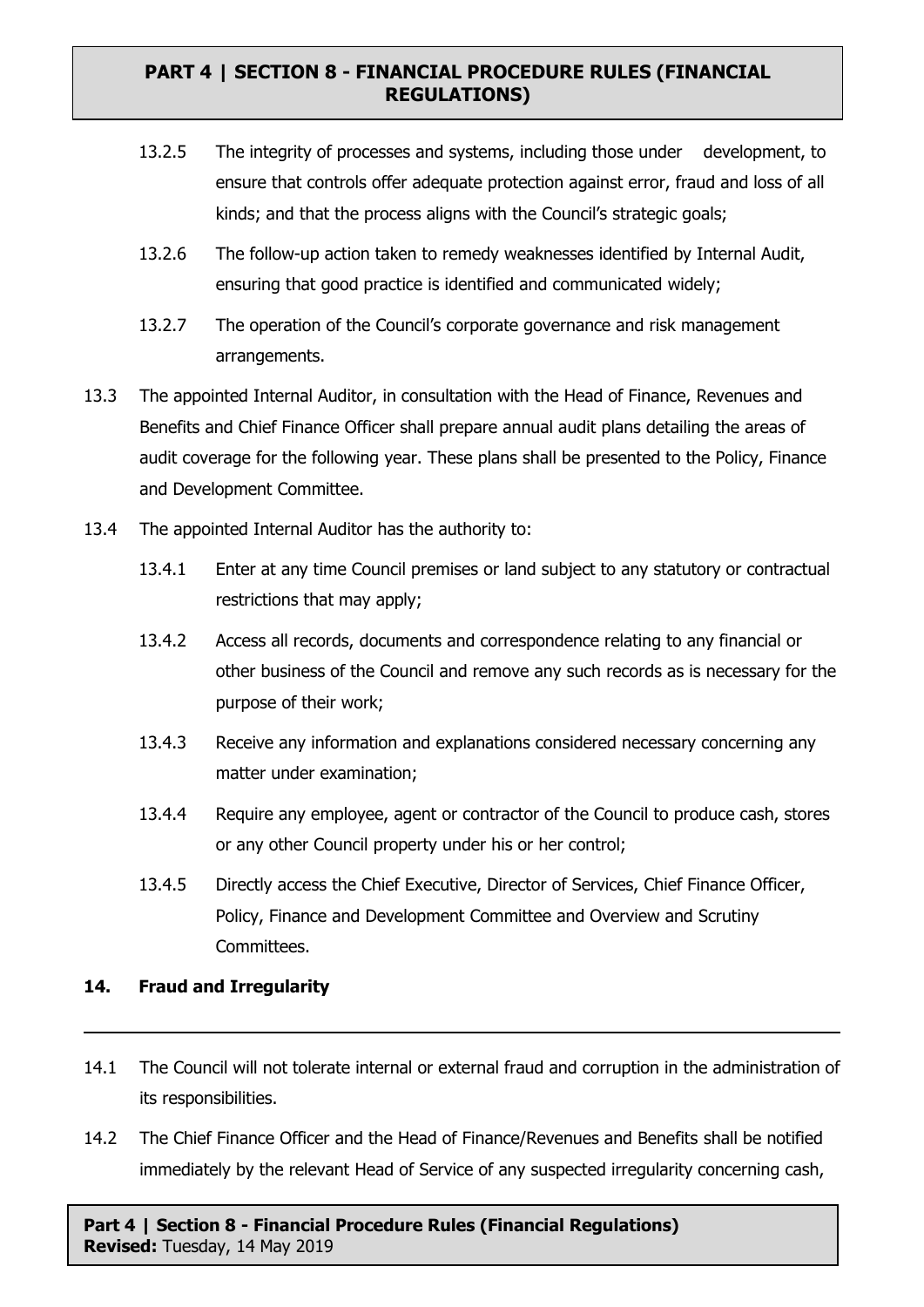stores or other property of the Council or any suspected irregularity in the exercise of the functions of the Council. The Chief Finance Officer shall take such steps as he or she considers necessary by way of investigation and report.

- 14.3 Should it be found that any major irregularity has occurred or is occurring, the Chief Finance Officer shall immediately inform the Chief Executive, Leader and the Chair of the Policy, Finance and Development Committee.
- 14.4 The Chief Finance Officer and the Chief Executive will be responsible for deciding whether any irregularity shall be referred or reported to the Police.
- 14.5 All employees and Members of the Council have a responsibility to bring to the attention of the Finance Manager/ Chief Finance Officer any suspected irregularity. It is not Officers'/ Members' responsibility to investigate such suspicions as this could prejudice any investigation.
- 14.6 Requests for surveillance under the Regulation of Investigatory Powers Act 2000 (RIPA) must be approved in accordance with the Council's "Use of Surveillance Powers" policy. The use of Surveillance Powers Policy is available on the Council's intranet, under Policies and Forms/ Surveillance.
- 14.7 The Chief Finance Officer has overall responsibility for:
	- 14.7.1 Developing and maintaining an Anti-Fraud and Corruption Policy;
	- 14.7.2 Developing and maintaining a Whistle Blowing Policy;
	- 14.7.3 Maintenance of a register of interests and a register for recording gifts or hospitality.
- 14.8 Management Team will instigate the Council's disciplinary procedures where the outcome of an investigation indicates improper behaviour.

# **15. Insurances and Risk Management**

# **Contact: Insurance – Head of Finance, Revenues and Benefits Risk Management – Chief Finance Officer**

15.1 **Risk Management** – All organisations, whether private or public sector, face risks to people, property and continued operations. Risk is the chance or possibility of loss, damage,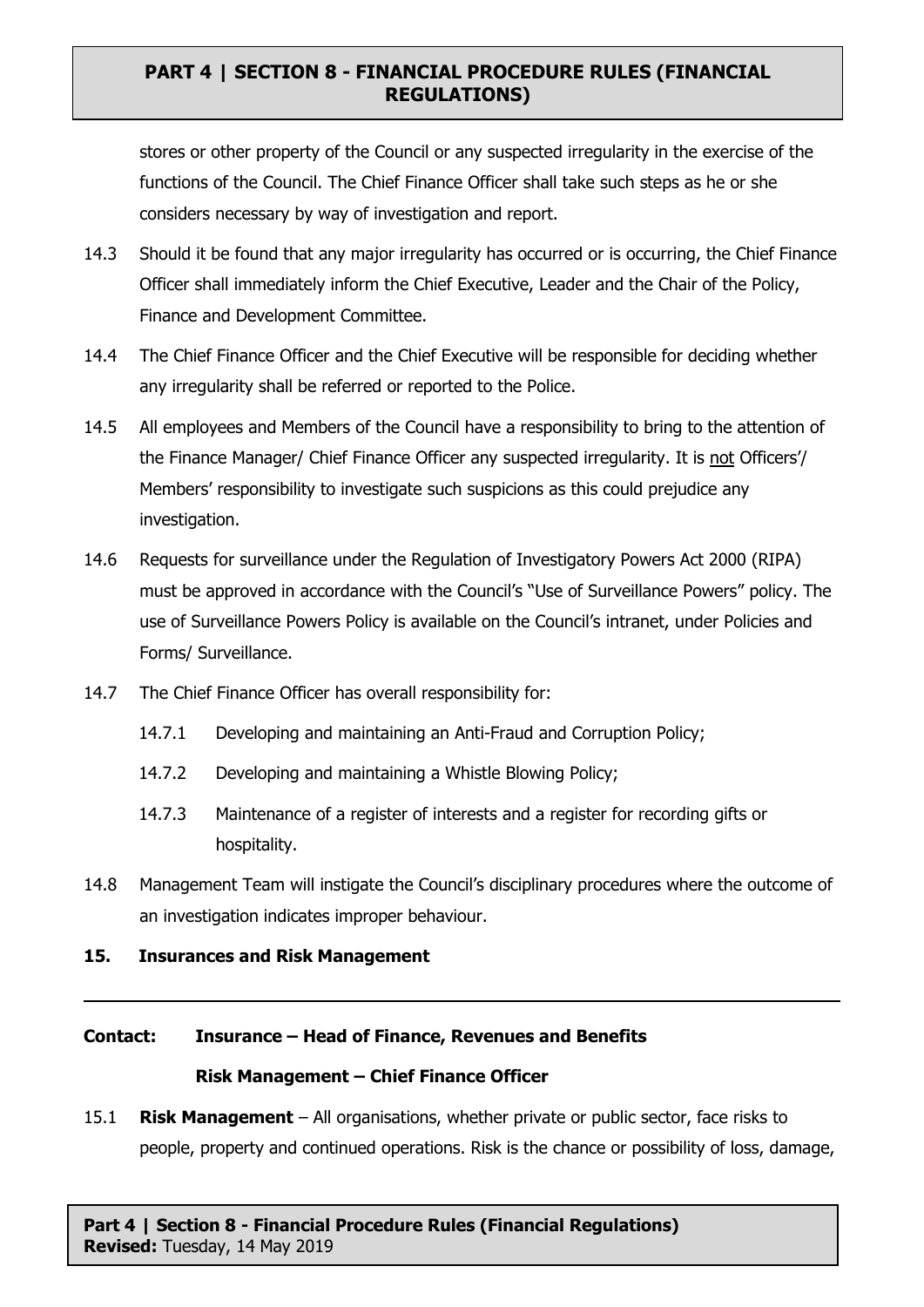injury or failure to achieve objectives caused by an unwanted or uncertain action or event. Risk Management is the planned and systematic approach to the identification, evaluation and control of risk. Its objectives are to secure the assets of the organisation and to ensure the continued financial and organisational well-being of the organisation. In essence it is, therefore, an integral part of good business practice. Risk Management is concerned with evaluating the measures an organisation already has in place to managed identified risks and then recommending the action the organisation needs to take to control these risks effectively.

- 15.2 Policy, Finance and Development Committee is responsible for approving fundamental (or significant) changes to the Risk Management Strategy and ensuring the overall effectiveness of the strategy.
- 15.3 The Chief Finance Officer is responsible for preparing the Authority's risk management policy statement and Corporate Risk Register and for promoting it throughout the Council and updating it.
- 15.4 **Internal Control** Internal Control refers to the systems of control devised by management to reduce risks to an acceptable level and to help ensure that the Authority's objectives are achieved in a manner that promotes economical, efficient and effective use of resources and that the Authority's assets and interests are safeguarded.
- 15.5 The Chief Finance Officer is responsible for advising on effective systems of Internal Control. These arrangements need to ensure compliance with all applicable statutes and regulations, and other relevant statements of best practice. They should ensure that public funds are properly safeguarded and used economically, efficiently, and in accordance with the statutory and other provisions that govern their use.
- 15.6 It is the responsibility of Heads of Service to establish sound arrangements, consistent with guidance given by the Chief Finance Officer, for planning, appraising, authorising and controlling their operations in order to achieve continuous improvement, economy, efficiency and effectiveness and achieving their financial performance targets.
- 15.7 **Business Continuity** Management Team should ensure that adequate plans are in place for ensuring continuity of service in the event of a disaster or system failure.
- 15.8 **Intellectual Property** Intellectual Property is a generic term that includes inventions and writing. If these are created by the employee in the course of employment, then, as a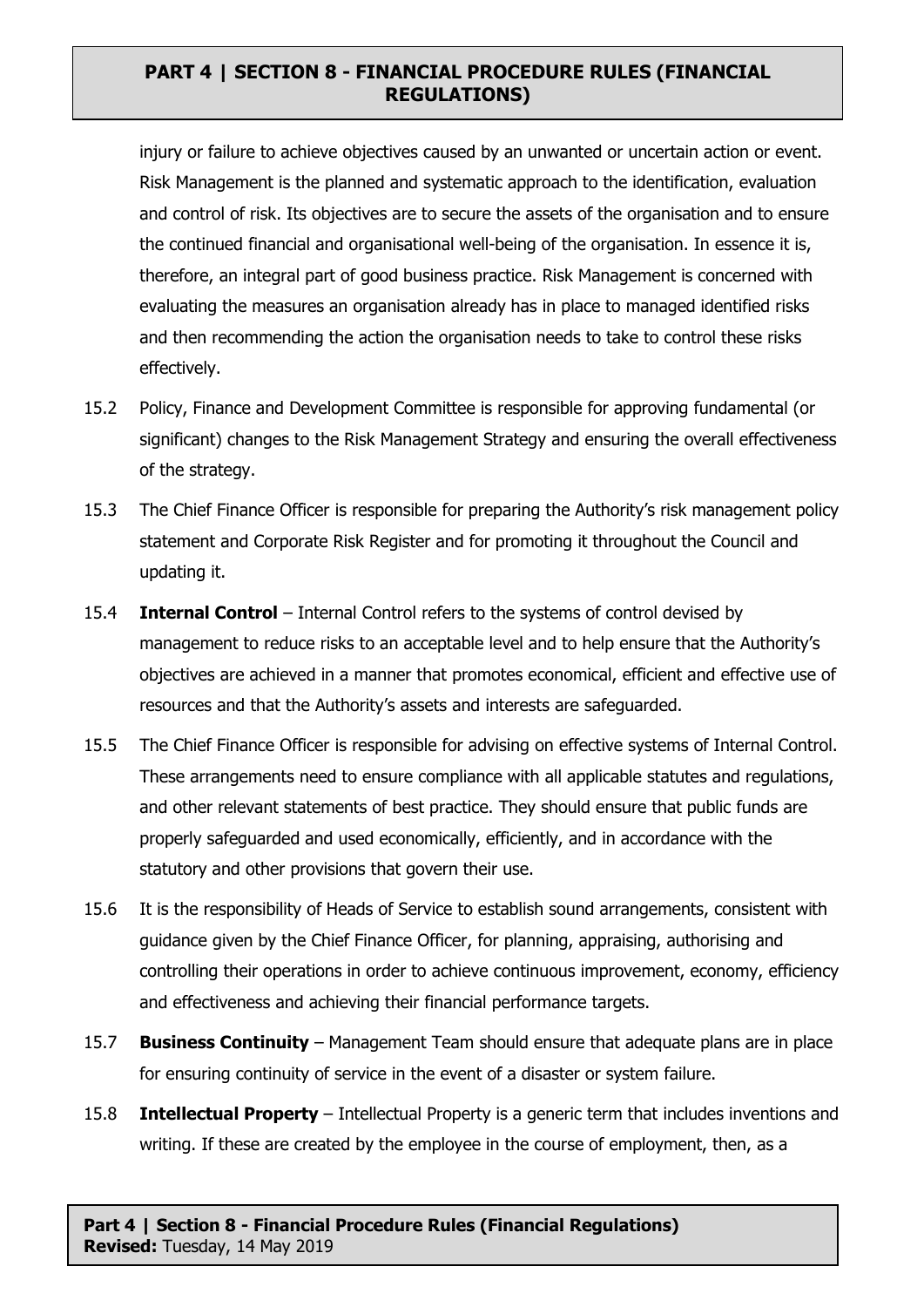general rule, they belong to the employer, not the employee. Various Acts of Parliament cover different types of Intellectual Property. Certain activities within the Council may give rise to items that may be patentable, for example, software development. These items are collectively known as Intellectual Property.

- 15.9 The Chief Finance Officer is responsible for developing and disseminating good practice through Intellectual Property procedures. Management Team must ensure that controls are in place to ensure that staff do not carry out private work in Council time and that staff are aware of an employer's right with regard to Intellectual Property.
- 15.10 Insurances Arrangements for insurances shall only be made through the Chief Finance Officer who shall arrange such insurances as considered necessary to protect the Council's interests.
- 15.11 The Chief Finance Officer shall maintain details of all policies, claims or other transactions relating to the Council's insurance and details of all items or risks insured.
- 15.12 Management Team are responsible for ensuring that the Chief Finance Officer is notified of all new risks which require insurance and any alterations affecting existing insurances.
- 15.13 Management Team shall be responsible for notifying the Chief Finance Officer, in a form prescribed by the Chief Finance Officer, as soon as possible of any loss, liability or damage or any event likely to lead to a claim.
- 15.14 The Chief Finance Officer shall negotiate all claims made by the Council against insurers.
- 15.15 Employees of the Council shall be included in a fidelity guarantee policy suitable to the roles they perform.
- **16. Estates**

#### **Contact: Head of Built Environment**

16.1 The Head of Built Environment shall be responsible for maintaining a terrier of all land and buildings owned by the Council, recording the holding Committee, purpose for which held, location, extent and plan reference, purchase details, particulars of nature of interest and rents payable and particulars of tenancies granted.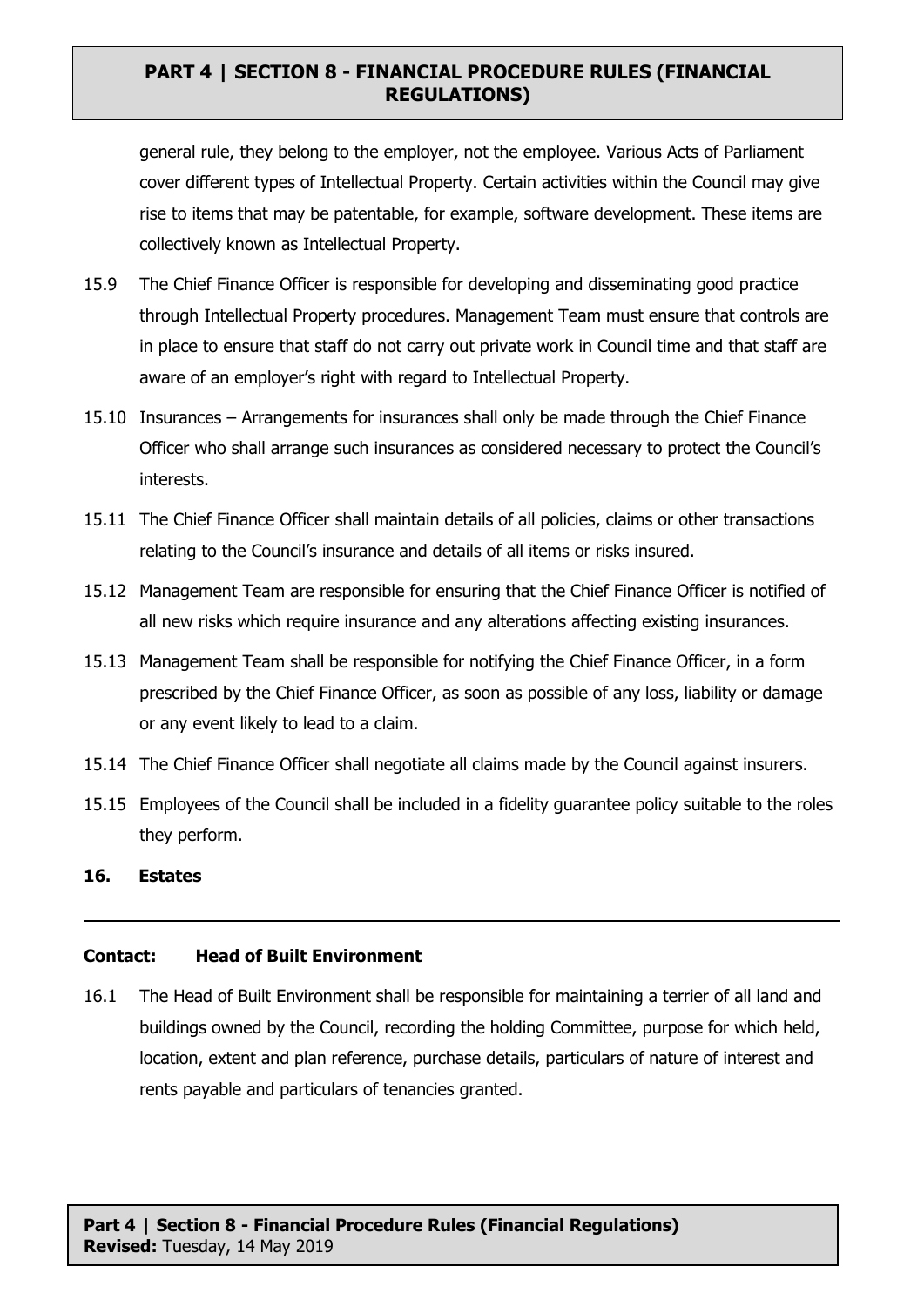16.2 The Head of Planning, Development and Regeneration shall be responsible for the safe custody of all title deeds, formal contracts and agreements under secure arrangements agreed with the Chief Finance Officer.

#### **17. Salaries and other Emoluments**

#### **Contact: Deputy Chief Executive**

- 17.1 The calculation and payment of all salaries, pensions, compensation and other emoluments to all employees, former employees or Members of the Council shall be made by the Deputy Chief Executive under arrangements approved and controlled by him.
- 17.2 Heads of Service are responsible for ensuring that the Head of People and Performance is notified as soon as possible of all matters affecting the payment of such sums, and in particular:
	- 17.2.1 Appointments, resignations, dismissals, suspensions, secondments and transfers.
	- 17.2.2 Absences from duty for sickness or other reason, apart from approved leave.
	- 17.2.3 Changes in remuneration, pay awards and agreements of general application.
	- 17.2.4 Information necessary to maintain records of service for pension, income tax, National Insurance and the like.
	- 17.2.5 Untaken or excessive leave when officers leave the employment of the Council.
- 17.3 Appointments of all employees shall be made within the approved establishment of the appropriate department, grades and rates of pay agreed by the Council, either specifically or generally by reference to the decisions of the appropriate negotiating body, and in accordance with any regulations of the Council.
- 17.4 All time keeping, or other records affecting the pay of an employee, shall be in a form approved by the Chief Executive.
- 17.5 All time keeping or other records relating to hours worked or leave taken shall be completed by the employee that they relate to, except in the case of illiteracy where they can be completed by a supervisor and certified to that effect.
- 17.6 An authorised officer shall certify all timesheets, or other records affecting the pay of an employee. Heads of Service shall notify the Chief Finance Officer / Finance of those officers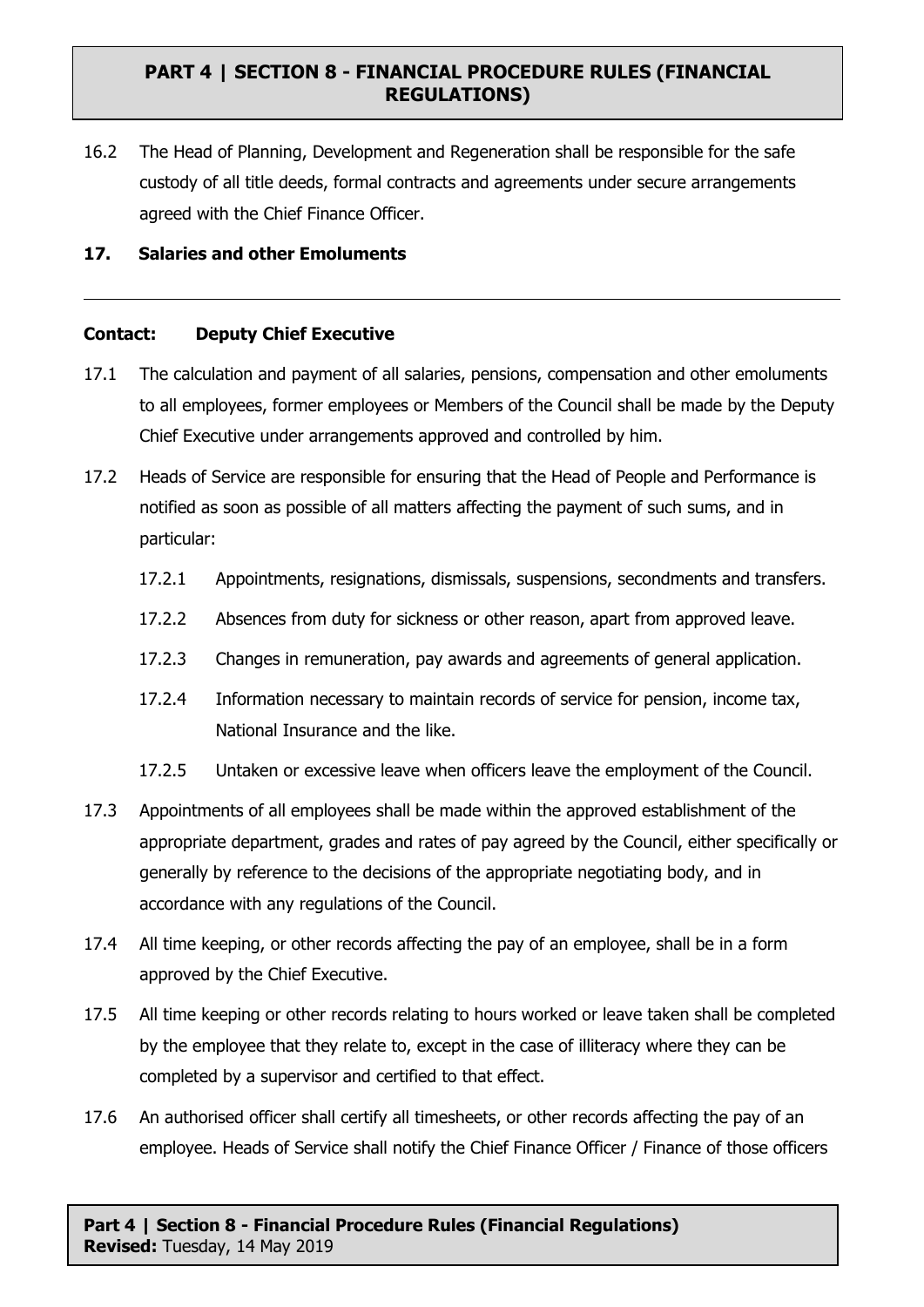authorised to sign such documents, detailing the limits of their authority and including a specimen of their signature. Initials may not be used to certify such documents.

17.7 All salary payments will be made on the due date. No advances of pay will be made without the consent of the Chief Finance Officer or Finance Manager, and will only be allowed in exceptional circumstances.

#### **18. Petty Cash, Change Floats and Postages**

#### **Contact: Head of Finance, Revenues and Benefits**

- 18.1 A central Petty Cash Account on an imprest basis shall be maintained by the Chief Finance Officer for the purposes of minor disbursements. Vouchers submitted through this account shall be examined and certified in compliance with Regulation 18.3. In all cases, where applicable, receipts supporting the claim shall be attached to the voucher.
- 18.2 No income, except imprest reimbursements, shall be paid into petty cash accounts or cash floats.
- 18.3 Cash reimbursement shall be limited to minor items of expenditure not exceeding £30 (or any other limit specified by the Chief Finance Officer). Payments and claims shall not be divided to avoid this limit. All individual claims over the £30 limit must not be reimbursed through the Petty Cash account, but should be reimbursed on a monthly basis through the purchase ledger function.
- 18.4 Officers responsible for change or petty cash floats shall produce on request any record and balance to the Chief Finance Officer for examination. In addition, as part of the closure of accounts a signed petty cash declaration is required for each subsidiary imprest or float as requested by the Chief Finance Officer.
- 18.5 Officers responsible for change or petty cash floats shall perform, in conjunction with another Officer, regular checks to verify the balance of the float. As a minimum this should be done weekly and a record of the checks, signed by both Officers, shall be maintained.
- 18.6 Heads of Service shall ensure that any floats held by Officers leaving the employ of the Council are checked prior to the leaving date. These floats should then either be paid back to the Chief Finance Officer or transferred to another employee.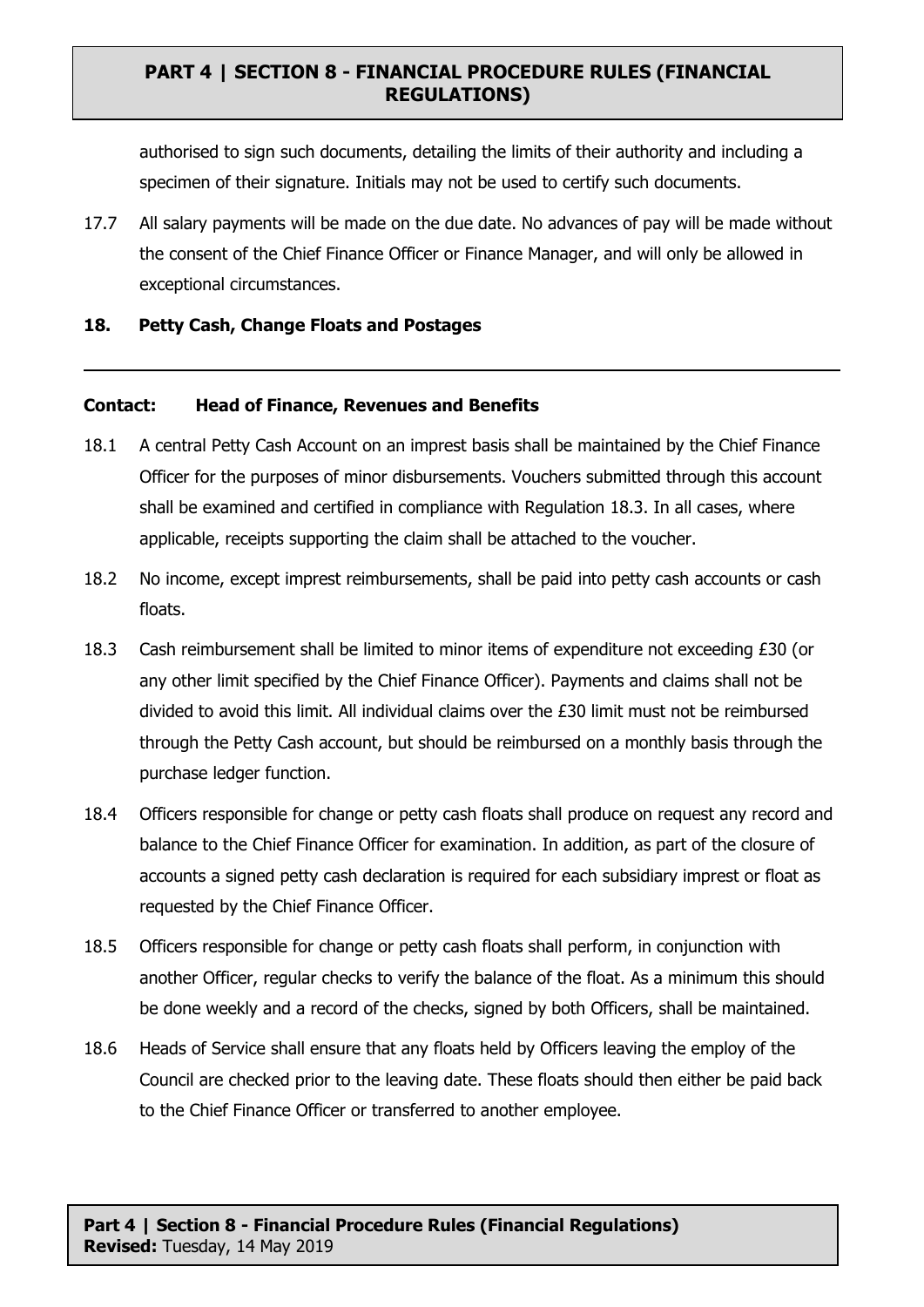- 18.7 All postages for outgoing mail shall be made through centralised franking machinery unless otherwise approved. Packages containing documents or articles of value shall be registered or insured, according to the arrangements in force.
- 18.8 Corporate Credit Cards shall be issued to a nominated Officer whose duties require one. The Chief Finance Officer shall ultimately decide to whom credit cards will be issued and withdrawn.
- 18.9 The Chief Finance Officer shall issue guidelines on the acceptable use of corporate credit cards, including types of expenditure permitted and proper accounting for expenditure incurred. All corporate credit card holders will be required to sign that they will only charge payments that are within the guideline rules. Random checks will be made on credit card payments by the Finance Manager.

#### **19. Travelling and Subsistence Allowances**

#### **Contact: Deputy Chief Executive**

- 19.1 Payment of Travelling and Subsistence allowances shall be made in accordance with current Oadby and Wigston Borough Council policy. Details of the current policy are available from Human Resources.
- 19.2 The Deputy Chief Executive shall be responsible for paying any travelling and subsistence allowances and reimbursement shall be made through the payroll.
- 19.3 Claims from Officers for payment of car allowances, subsistence allowances, travelling and incidental expenses shall be made on a form specified by the Chief Finance Officer and shall be submitted within 3 months of journeys claimed. Periods in excess of 3 months shall be paid at the discretion of the Chief Finance Officer. Managers must ensure that all claims are complete before authorising e.g. milometer readings.
- 19.4 All claims for travelling expenses, car allowances and subsistence will be made through the payroll system. Human Resources will advise on the last day for submission of claims for each pay period.
- 19.5 All claims for car allowances, subsistence, travelling and incidental expenses shall be certified by an officer so authorised. Heads of Service shall supply a list of names and specimen signatures of all those Officers in their department, with limits if applicable, to the Chief Finance Officer. Authorisation shall be in the form of a signature and not initials.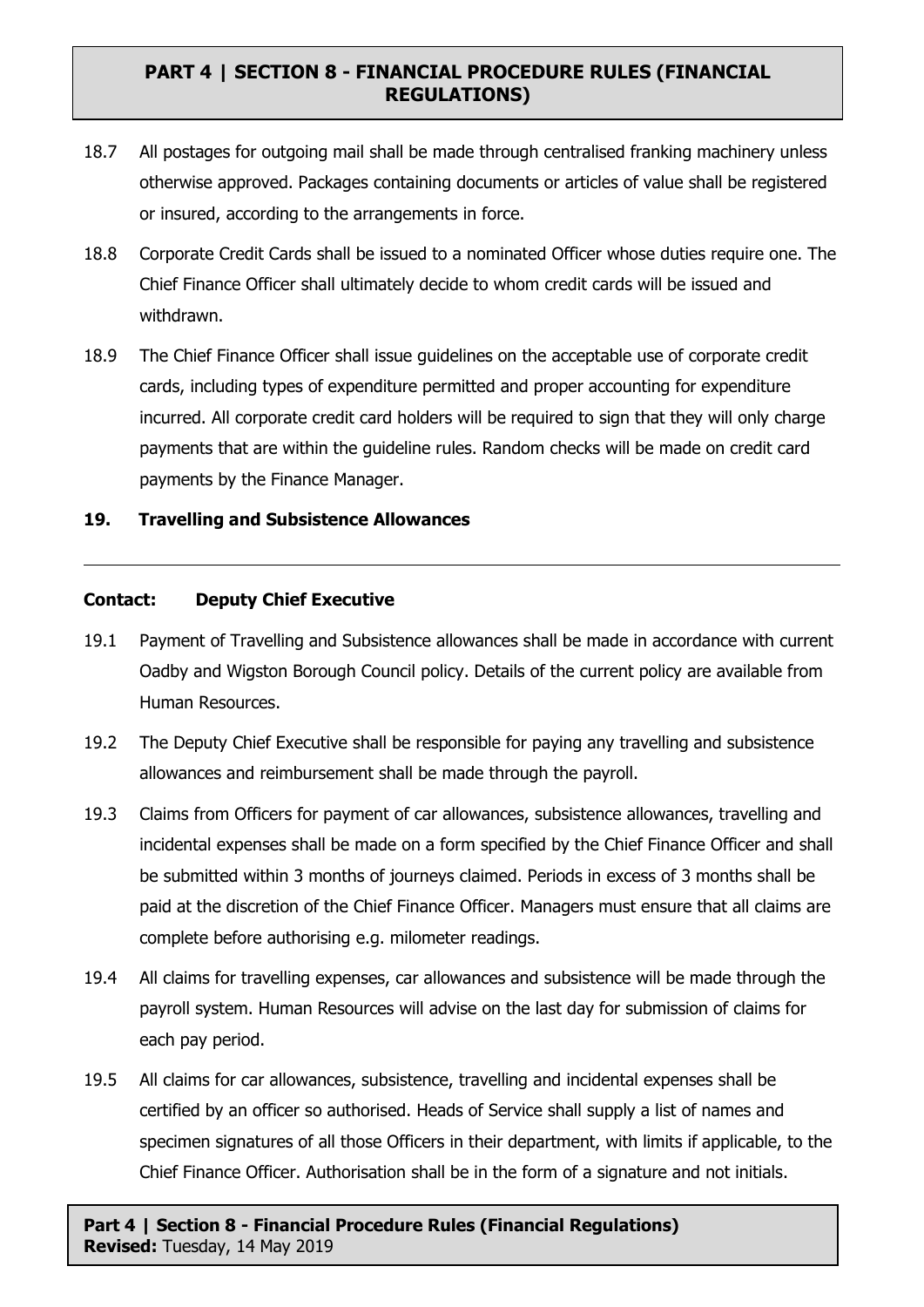- 19.6 Subsistence allowances will only be paid against actual expenditure incurred up to the maximum allowed under the current regulations. Receipts should be obtained and submitted to support the claim. Claims may be rejected if receipts are not attached. Where it is impossible to obtain receipts, the claimant shall list the items purchased, where purchased from and the cost, and payment will be made at the discretion of the Management Team in consultation with the Chief Finance Officer. Subsistence allowances will not be reimbursed for alcoholic drinks.
- 19.7 Officers using rail travel shall obtain a travel warrant from the Chief Finance Officer prior to their journey. The Council will only provide rail warrants and reimburse rail travel from Leicester or from the nearest town to the employee's place of work if different. Exception will be made if travel is made on a different rail route other than Leicester and the station used is of equal cost or less than travelling from Leicester. Any additional cost should be paid by the officer.
- 19.8 Private vehicles can only be used for Council business, and the subsequent mileage allowance claimed, if the vehicle and driver has been specifically insured for this use. Human Resources will make such necessary checks to ensure that this regulation is adhered to.

#### **20. Assets and Inventories**

#### **Contact: Chief Finance Officer**

- 20.1 **Assets** it is the responsibility of the Chief Finance Officer that an Asset Register is maintained in accordance with good practice. The function of the Asset Register is to provide the Council with information about fixed assets so that they are safeguarded, used efficiently and effectively and adequately maintained. It is also the Chief Finance Officer responsibility to ensure that assets are valued in accordance with relevant guidance.
- 20.2 Heads of Service shall be responsible for the care and custody of all Council assets within their Service and shall maintain proper security for all buildings, vehicles, plant, stocks, stores, furniture, equipment and cash.
- 20.3 **Inventories** Inventories shall be maintained by Service for all establishments as follows:
	- 20.3.1 The Chief Finance Officer will be responsible for the maintenance of a comprehensive Hardware and Software Inventory for all Council IT equipment in all Service and shall ensure that appropriate entries are made at the time of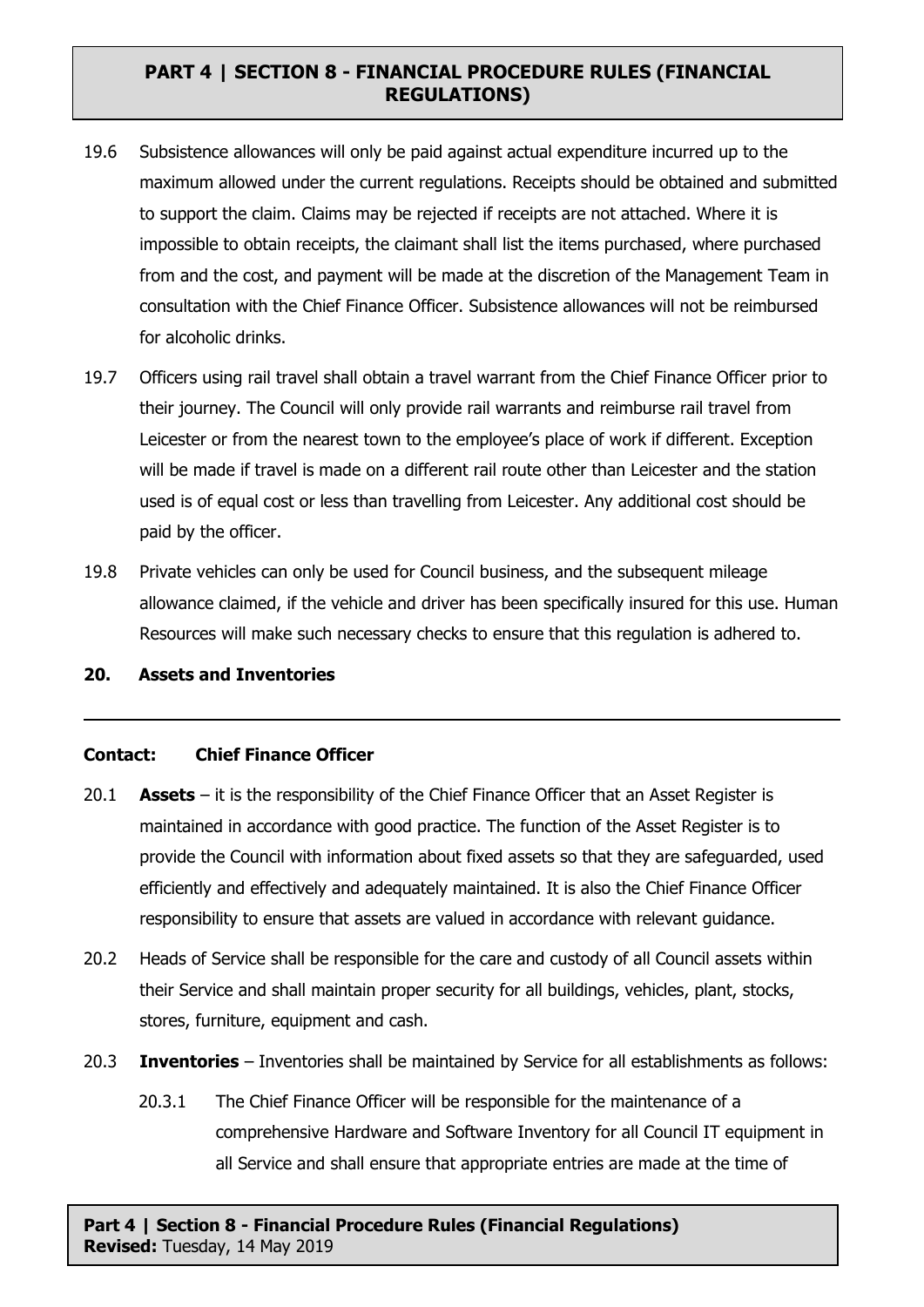purchase, at the time of disposal and that an annual check of all items on the inventory takes place.

- 20.3.2 The Chief Finance Officer will be responsible for the maintenance of an Inventory for all Council furniture in all Service and shall ensure that appropriate entries are made at the time of purchase, at the time of disposal and that an annual check of all items on the inventory takes place.
- 20.4 The extent to which the inventory shall record items specified within 20.1 above shall be in a form determined by the Chief Finance Officer.
- 20.5 **Disposal of Assets** Disposal of assets should be carried out in accordance with the Council's Contract Procedure Rules. Items which are obsolete or surplus to requirements, excluding land or buildings, over the cost of £500 (at the time of purchase) can be sold or disposed of on completion of an asset disposal form found on the staff intranet under staff info/procurement with approval by Management Team or Head of Service providing the estimated loss on disposal is no more than £10,000. Where the loss is estimated to exceed the £10,000 threshold, approval of Policy, Finance and Development Committee must be obtained. Items that have been leased to the Council should not be disposed of unless full written consent has been obtained from the lessor.
- 20.6 **Surplus** Surplus or obsolete stock / assets with an estimated sale value of less than £75,000 can be sold or disposed of through the methods of disposal outlined under Contract Procedure Rules, subject to the Head of Service demonstrating that the interests of the Council have been considered. Surplus or obsolete stock / assets with an estimated sale value of £75,001 or more must be sold via competitive tender inviting bids in line with Contract Procedure Rules or sale by public auction. Other methods may be used if the Management Team and the Chief Finance Officer believe another method would be in the best interest of the Council. All disposals should be notified to the Chief Finance Officer so that the Capital Asset register can be probably maintained. All vehicles (non-leased) must be disposed of through sale by public auction or by quotations from a reputable dealer.
- 20.7 All disposals must comply as applicable with the Waste Electrical & Electronic Equipment Directive and Health & Safety legislation. All Council and personal data must be removed from any IT or recording equipment prior to their disposal.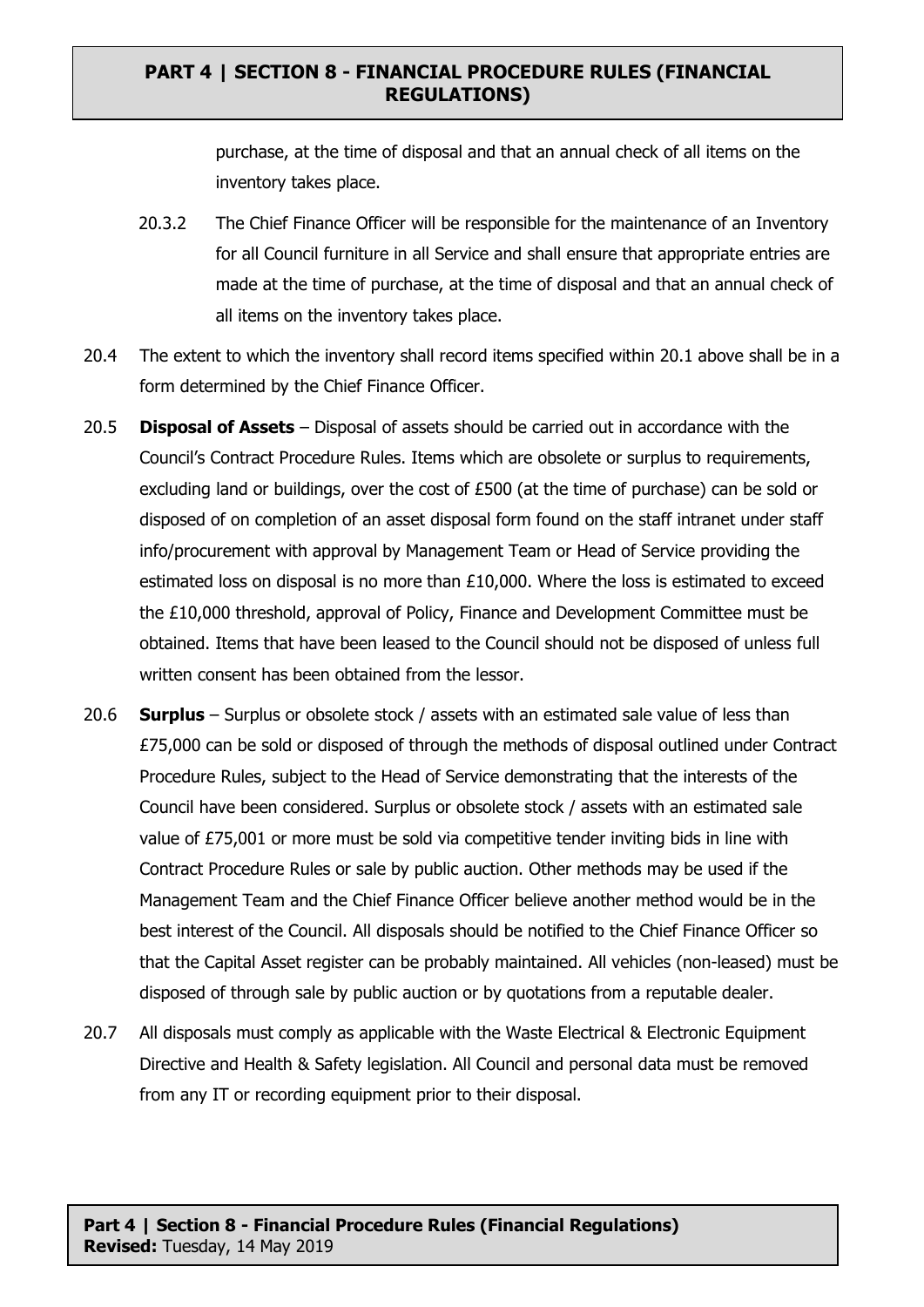- 20.8 Where small items of equipment with a value of less than  $£500$  (at the time of purchase) such as keyboards, are scrapped, they must be recorded on a list held by each relevant Head of Service and signed off at year end. The list must be passed to Finance at year end.
- 20.9 The property of the Council specified within 20.1 above shall not be used other than for legitimate Council business.

#### **21. Income**

#### **Contact: Head of Finance/Revenues and Benefits**

- 21.1 The Chief Finance Officer shall make and maintain adequate arrangements for:
	- The organisation and accounting necessary to ensure the proper recording of all sums due to the Council.
	- The custody, control, disposal and proper accounting of all cash received by the Council through any Service.
- 21.2 Each Head of Service shall ensure that there are adequate arrangements for the calculation, collection and banking of all income due to their Service and that it is done in such a way to prevent losses arising from any source.
- 21.3 Every sum received by an officer or agent of the Council shall be acknowledged immediately by the issue of an official receipt, ticket, voucher or other document prescribed by the Chief Finance Officer.
- 21.4 All receipts, tickets, voucher or other document prescribed by the Chief Finance Officer shall be sequentially pre-numbered.
- 21.5 Heads of Service shall be responsible for ensuring that all receipts issued to officers in their department are accounted for, have been used in accordance with any relevant guidelines and that income collected on those receipts has been collected and paid over to the Council.
- 21.6 All official receipts forms, books, tickets and other documents of a similar nature shall be ordered, controlled and issued by the Chief Finance Officer, and a register shall be maintained for this purpose. The Chief Finance Officer shall also make any necessary checks to ensure that all receipts issued have been accounted for.
- 21.7 Every Officer who receives monies on behalf of the Council shall pay the monies to the Chief Finance Officer who shall then arrange for it to be banked. All cash over £50 received at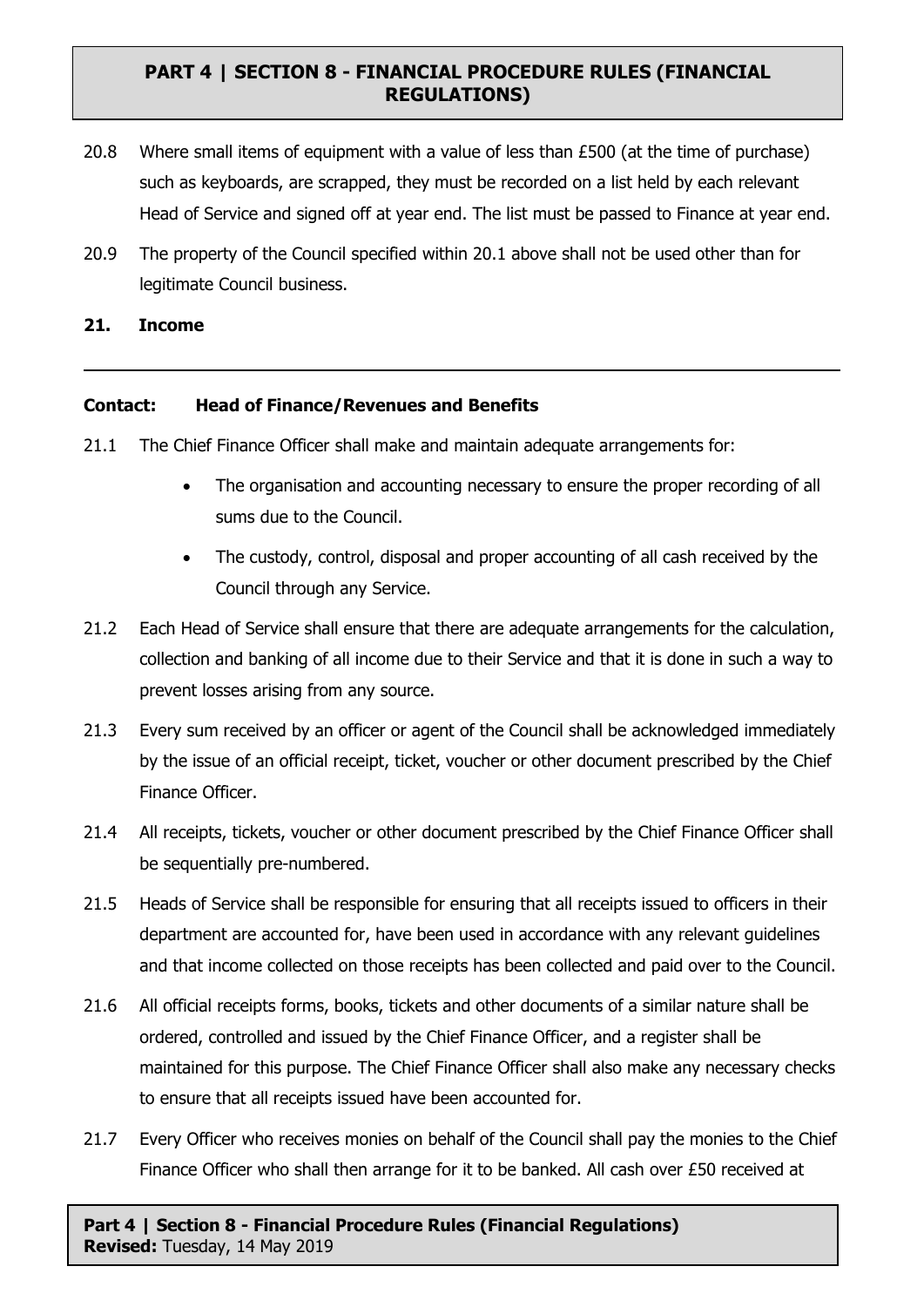Council Offices, Wigston, by an officer of the Council must be banked via the Council's Kiosk, currently located in the Reception Area. This must be done on the day the cash is received or if the Kiosk is not available the next clear working day.

- 21.8 All cheques received at Council Offices, Wigston, should be banked/ sent to the Council's Cashiering service the next available clear working day. Cash collected shall, under no circumstances, be replaced with a personal cheque. All income collected shall be paid over promptly, intact and without deduction, and shall not be used for expenditure, floats or petty cash. Cheques received at satellite sites should be sent to the Council's cashiering service in line with procedures agreed with the Finance Manager.
- 21.9 All income collected by Council Officers on behalf of a third party, whether for a commission or not, shall be receipted and banked in the same way as if it was the Council's own money. Any amount due to the third party will be paid by a BACS/ Cheque issued by the Chief Finance Officer once the account has been checked and balances agreed.
- 21.10 The Chief Finance Officer shall be responsible for the operation and running of a computerised sundry debtor system and shall furnish each Head of service with details of outstanding debts for which their Service are responsible.
- 21.11 Payment in advance shall be obtained for the supply of goods and services. The only variance to this may be:
	- Due to contractual arrangements
	- The invoice is based on the supply of variable goods and services
	- If agreed with the Finance Manager.

Each Head of Service shall be responsible for ensuring that a sundry debtor's invoice is promptly raised.

- 21.12 The Chief Finance Officer, in conjunction with the relevant Head of Service, shall determine those goods or services where sundry debtors may be raised.
- 21.13 Heads of Service shall be responsible for ensuring that all debts raised by their Service are collected promptly.
- 21.14 Chief Finance Officer shall fix a limit below which sundry debtor accounts will not be raised, apart from allotments and in such cases alternative collection methods shall be employed, where possible.

**Part 4 | Section 8 - Financial Procedure Rules (Financial Regulations) Revised:** Tuesday, 14 May 2019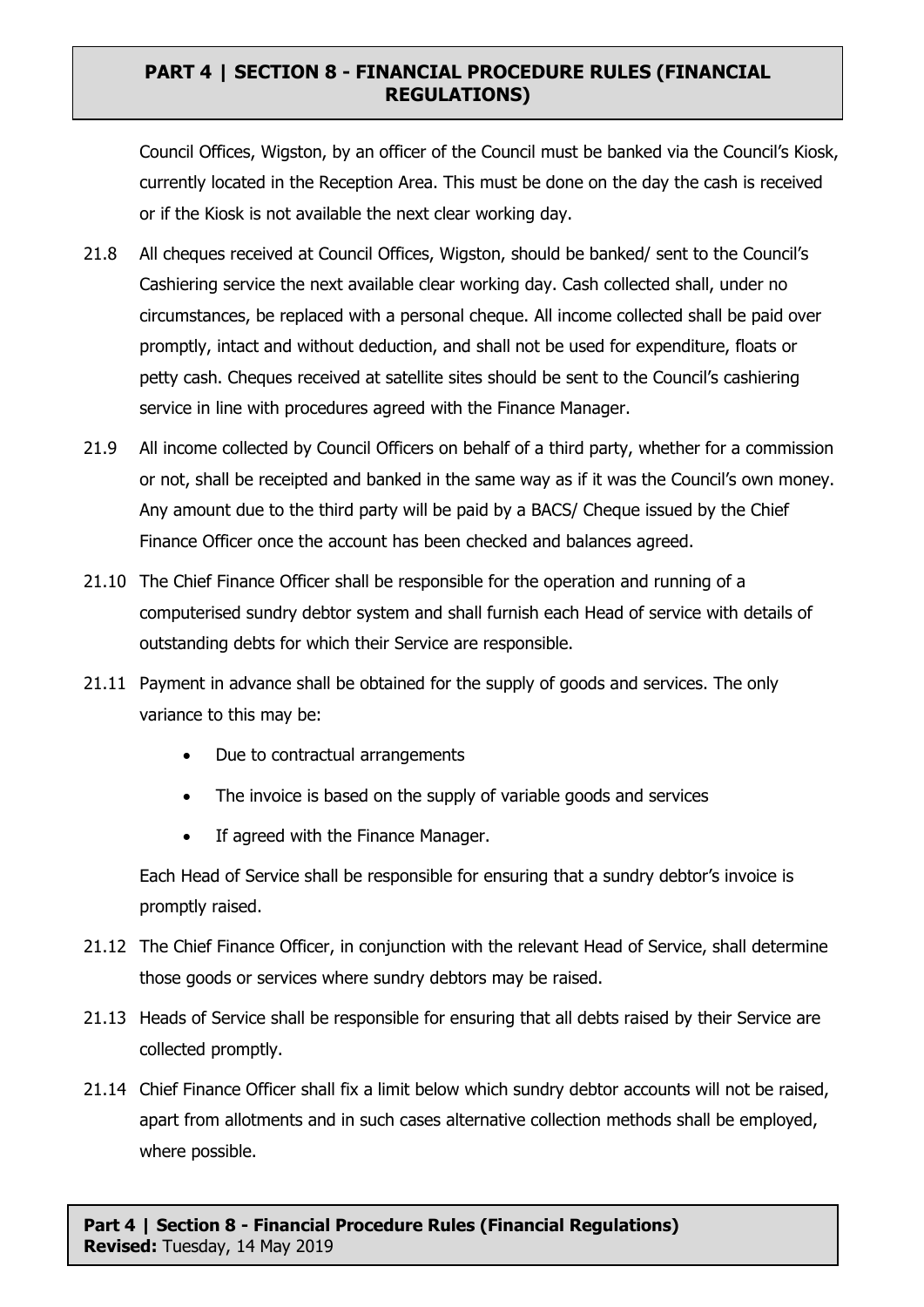21.15 A record should be kept of every transfer of money between employees of the Authority. The Receiving Officer must sign for the money received and both the Receiving Officer and transferor should keep a record of the transaction.

#### **22. Recovery and Write-Off of Debts**

#### **Contact: Head of Finance/Revenues and Benefits**

- 22.1 The Council shall have a policy for recovery approved by the Chief Finance Officer and the Policy, Finance and Development Committee.
- 22.2 Heads of Service are responsible for ensuring that all debts are collected in accordance with the laid down policy.
- 22.3 The Chief Finance Officer shall be responsible for providing Service with details of all debts outstanding.
- 22.4 A debt, which is properly due to the Council and deemed irrecoverable, shall only be written off as follows:
	- Debts of less than £5,000 with the approval of the Chief Finance Officer or his appointed nominee.
	- Debts of £5,001and less than £10,001 with the approval of the Chief Finance Officer or his appointed nominee and the Chair of the Policy, Finance and Development Committee.
	- Debts of £10,001 or more with the approval of The Policy, Finance and Development Committee. For the purposes of these Regulations the value of debts shall be determined by reference to the debtor as opposed to individual debts. Where the value of several debts for one individual or organisation exceeds £10,001 the approval of the Policy, Finance and Development Committee shall be obtained.
	- These regulations apply to debts including Council Tax, housing and garage rents.
- 22.5 Heads of Service are responsible for ensuring that every available means of recovering a debt has been taken before a debt is reduced or recommended for write off. No debt will be reduced or written off without the receipt of a signed instruction issued by the relevant Head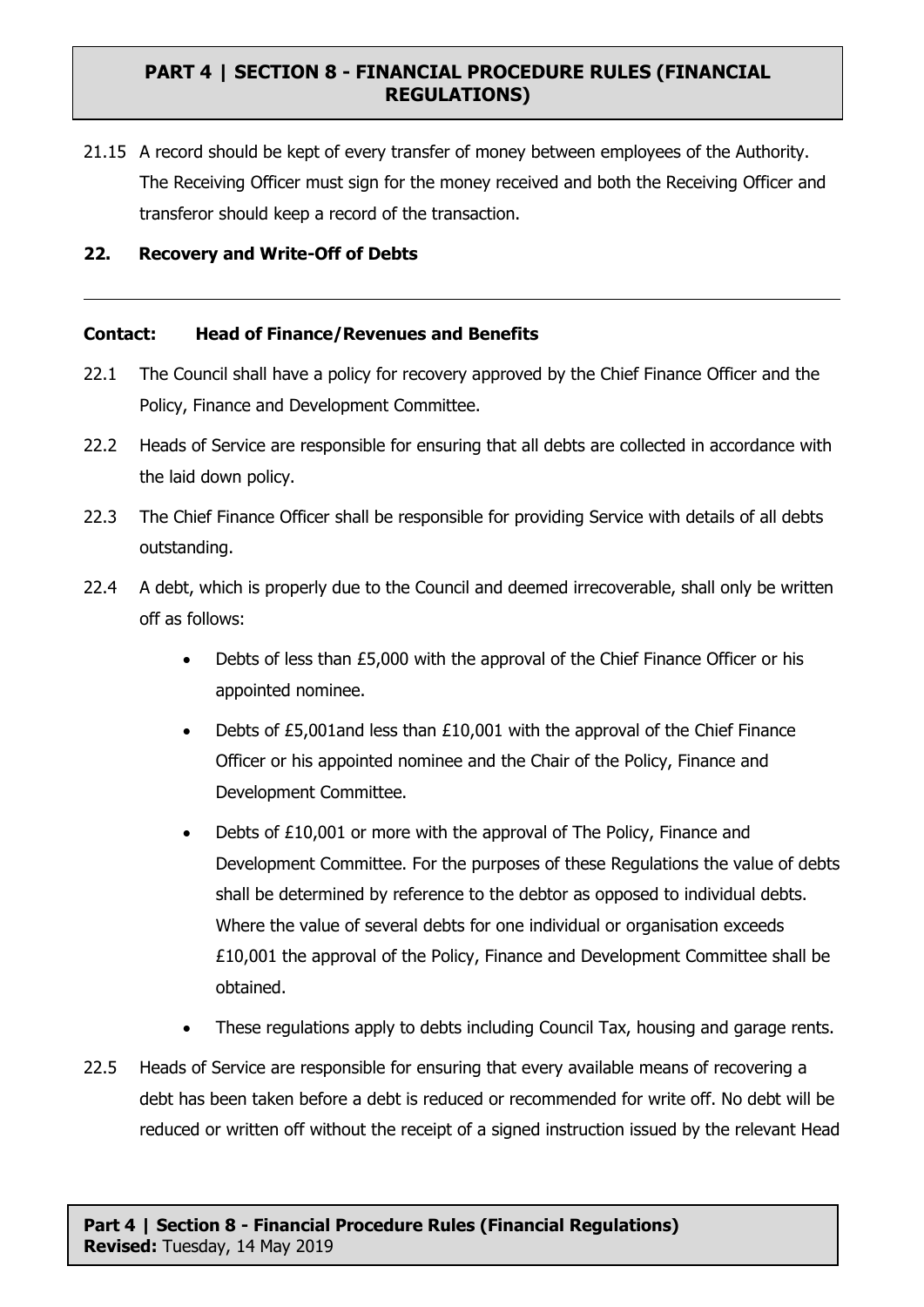of Service. The Chief Finance Officer shall make such checks as he considers necessary on the procedures used.

- 22.6 Heads of Service, in consultation with the Chief Finance Officer, shall be responsible for ensuring that sufficient budgetary provision is made for bad debts.
- 22.7 Distress proceedings for recovery of Council Tax, Business Rates and warrants for committal to prison shall be instituted by the Chief Finance Officer. The Head of Corporate Resources shall institute Court proceedings for the recovery of other monies due to the Council.

#### **23. Banking Arrangements and Cheques**

#### **Contact: Head of Finance/Revenues and Benefits**

- 23.1 All arrangements for banking services shall be made through the Chief Finance Officer. The Committee shall approve the bankers and the accounts to be used.
- 23.2 All cheques or other instructions issued on behalf of the Council shall bear the impression or manuscript signature of the Chief Finance Officer with a proviso that cheques for £10,000 shall also bear the impression or manuscript signature of an officer(s) approved by the Chief Finance Officer.
- 23.3 The Chief Finance Officer shall be responsible for the ordering and control of all cheques. The Chief Finance Officer shall make sufficient arrangements for the safe custody of blank cheques and the control and reconciliation of those issued.
- 23.4 The Chief Finance Officer shall be responsible for ensuring that a monthly reconciliation between the Council's Bank account and its income and expenditure records is performed and that the reconciliation is reviewed by the Head of Finance/Revenues and Benefits and signed off on a timely based.
- 23.5 Opening or closing any bank account shall require the written approval by the Chief Finance Officer and one other authorised signatory.
- **24. Security and Safes**

#### **Contact: Head of Finance, Revenues and Benefits**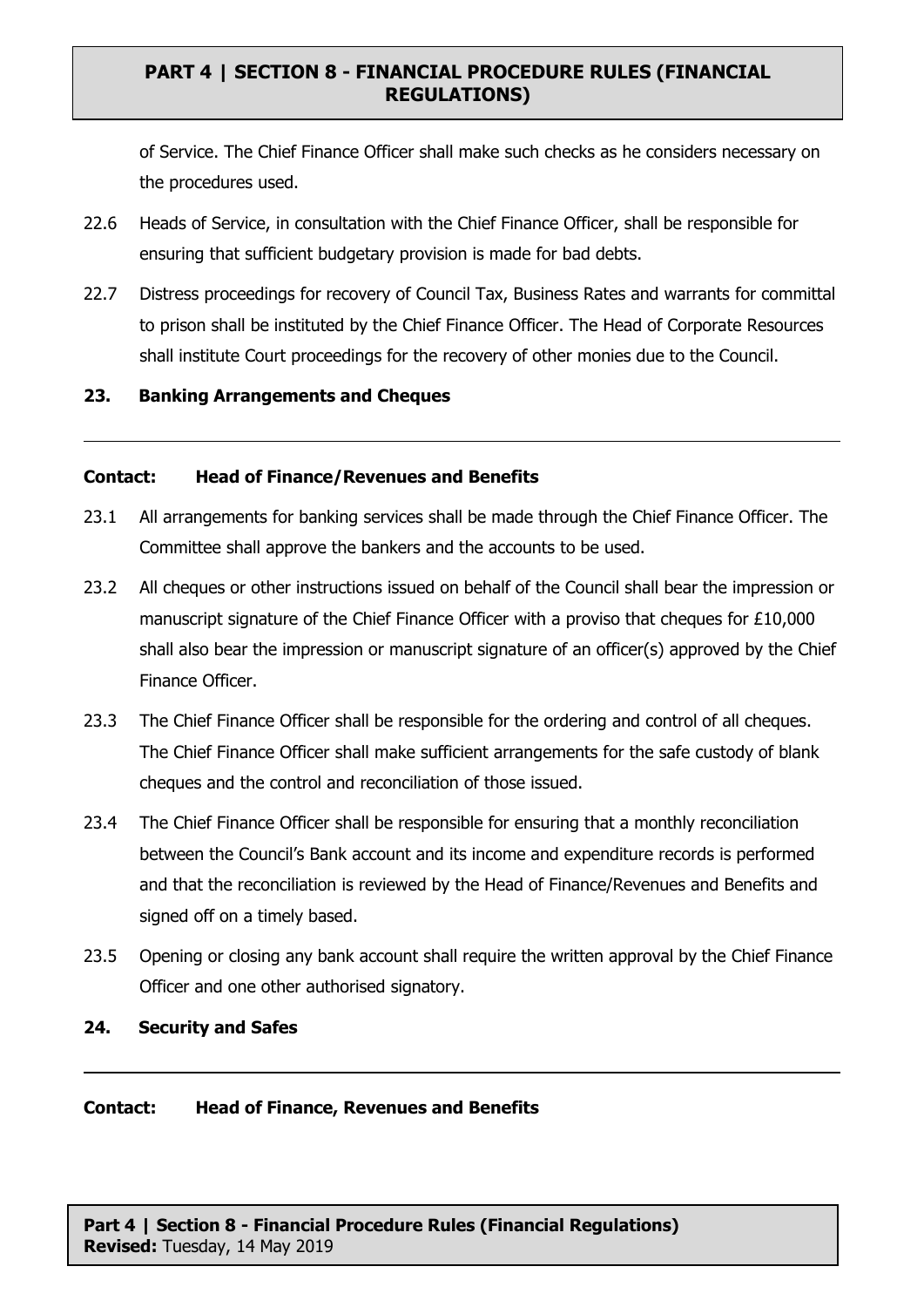- 24.1 Each Head of Service shall be responsible for maintaining adequate and proper security at all times for all buildings, stocks, stores, IT, furniture, equipment, vehicles, plant, cash and any other assets of the Council under their control. These arrangements shall be subject to the agreement of the Chief Finance Officer and shall be sufficient enough to minimise losses arising from any cause.
- 24.2 Maximum limits for cash holdings, in whatever receptacle, shall be agreed with the Chief Finance Officer and shall not be exceeded without express permission and with regard to the appropriate insurance limit.
- 24.3 Officers, who in the course of their duties collect money on behalf of the Council, shall take all reasonable precautions for its safe custody and shall observe any instructions as may be issued by the Chief Finance Officer.
- 24.4 Each Head of Service shall maintain a Register of Keys for external doors, safes, cash boxes and others of similar importance. This Register shall list the key holders and out of hours contact numbers. This Register must be kept in a secure environment and not available for general inspection by unauthorised officers. All keys issued to staff are to be carried on the person, or held in a secure place, by those responsible at all times. Safe keys must not be left on the premises where the safe is situated. The loss of any keys must be reported to the relevant Head of Service and the Chief Finance Officer.
- 24.5 All safes shall be specified by the Chief Finance Officer after consultation with the Council's insurers.
- 24.6 The IT manager has responsibility for E-Government & Business Systems and shall be responsible for maintaining proper security and privacy in respect of information held on the Council's computer installations and for ensuring that its use is in accordance with any relevant legislation.
- 24.7 Heads of Service are responsible for ensuring that all visitors to any Council office or establishment, except in public areas, are signed in and are wearing an appropriate visitor's pass. They shall also ensure that any visitor working in the above stated areas are adequately supervised to ensure confidentiality of Council information and security of Council assets is maintained at all times.
- 24.8 Every Officer shall comply with any instructions issued from time to time on building security.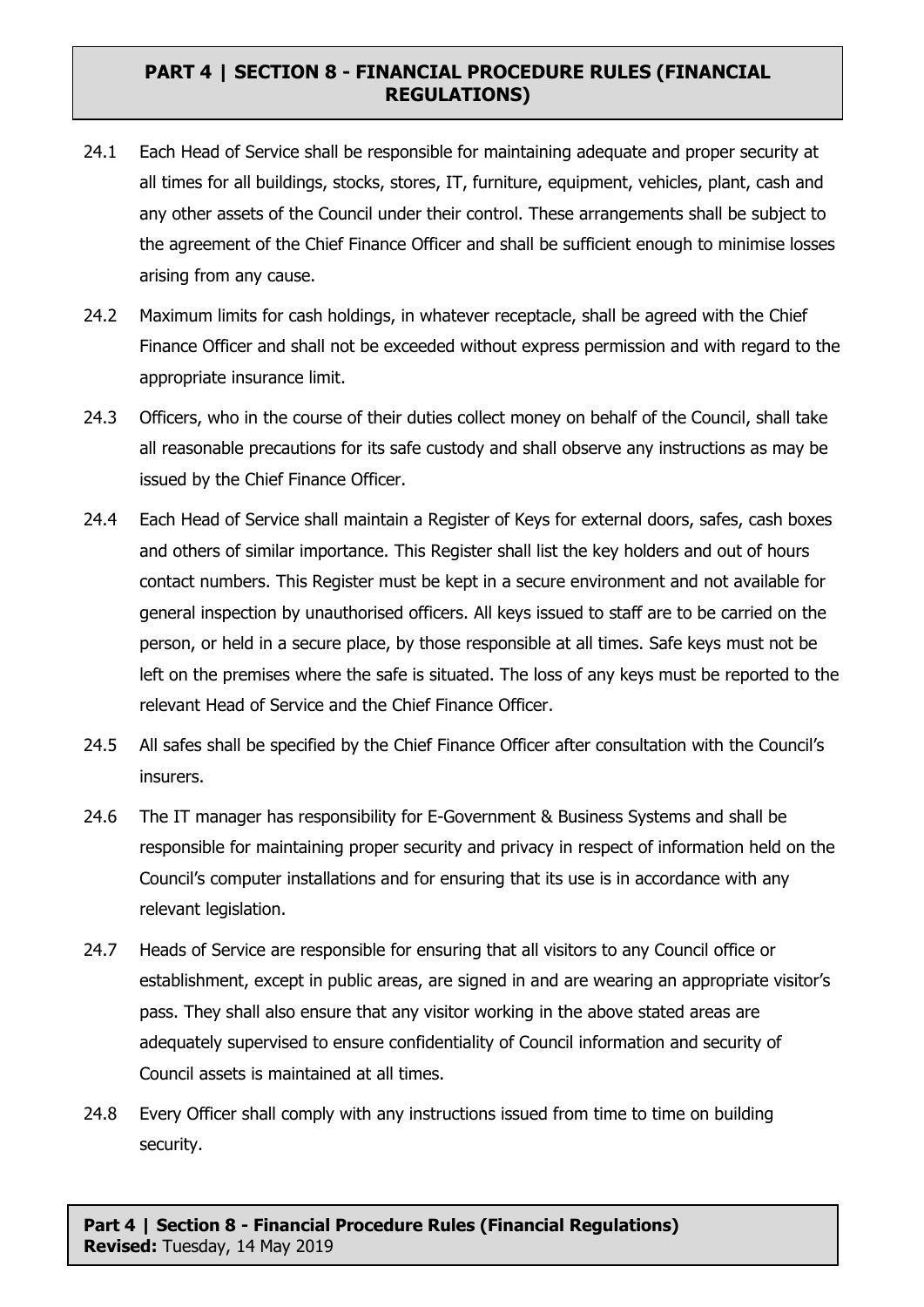#### **25. Document Retention**

#### **Contact: Chief Finance Officer**

25.1 Documentation created / maintained for transactions covered by these Financial Regulations or Contract Procedure Rules shall be retained in accordance with the document retention schedule which can be found on the INTRANET under the section marked Freedom of Information or for a period not less than 6 years after the transaction / project etc. ceases to be current.

#### **26. Receipt of Gifts, Gratuities and Hospitality – General Guidance**

#### **Contact: Head of Law and Democracy**

- 26.1 Any Council employee shall treat with caution any offer of gift, favour or hospitality that is made to them personally. The person or organisation making the offer may be doing, or seeking to do business with the Council, or may be applying to the Council for planning permission or some other kind of decision.
- 26.2 Employees are personally responsible for all decisions connected with the acceptance or offer of gifts or hospitality and for avoiding the risk of damage to public confidence in the Council.
- 26.3 The proper course of action for employees is to only accept gifts or hospitality where they regard the acceptance as normal and reasonable.
- 26.4 Employees shall ensure that any gift or hospitality is not of a level or amount which would lead any reasonable person to believe that the employee might be influenced by such gift or hospitality.
- 26.5 In the event that doubt should exist over the appropriateness of any gift, hospitality, or fee or commission, employees shall seek advice from their Head of Service or, if appropriate, the Chief Finance Officer.
- 26.6 The rules and guidance for officers relating to gifts, gratuities and hospitality can be found in the Officer Code of Conduct which can be found on the Council's INTRANET.

#### **27. Payment of Accounts**

**Part 4 | Section 8 - Financial Procedure Rules (Financial Regulations) Revised:** Tuesday, 14 May 2019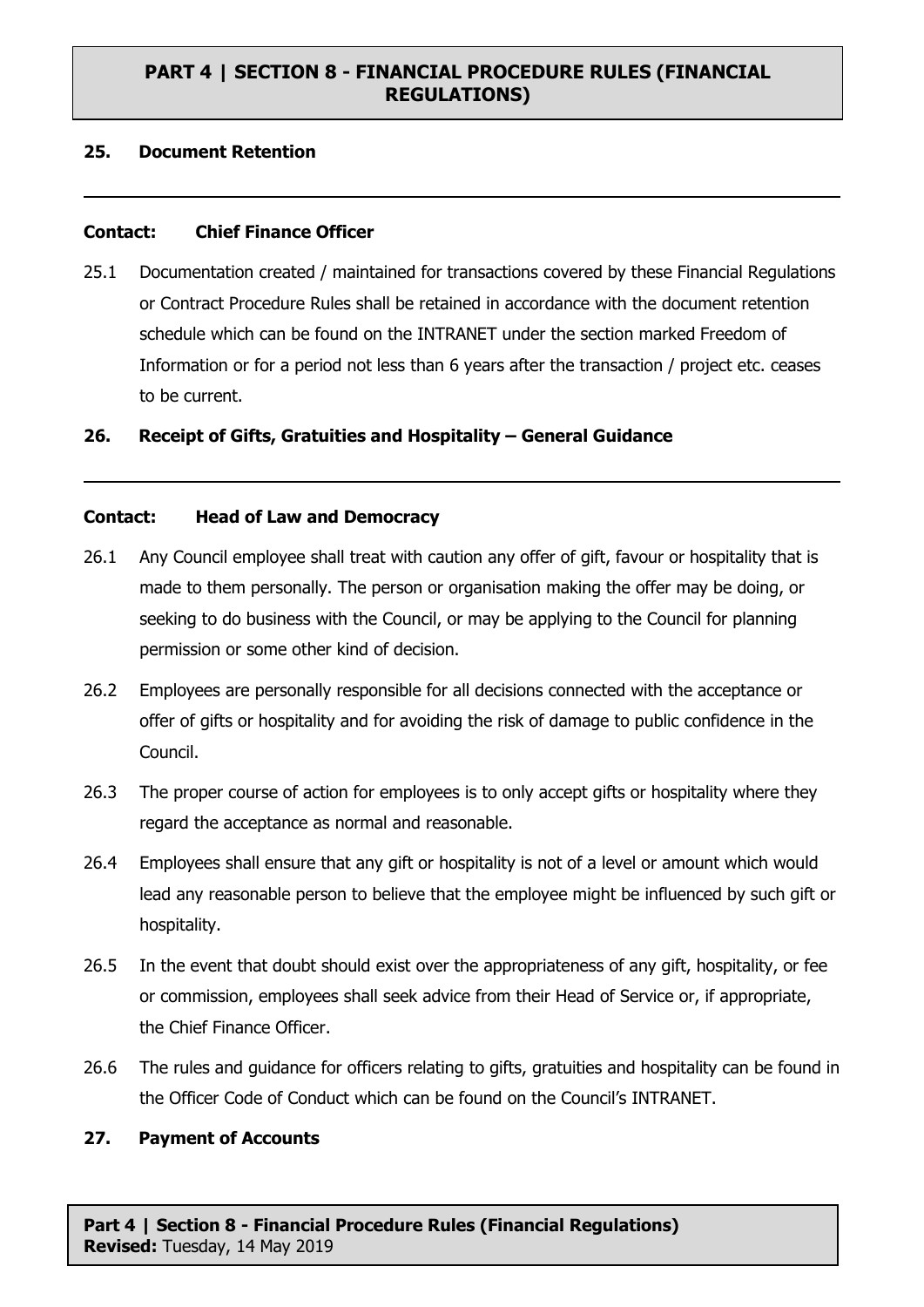#### **Contact: Head of Finance, Revenues and Benefits**

- 27.1 Payments by the Council shall only be made on an official invoice submitted by a supplier except for periodic recurring payments, contract payments and other exceptions as the Chief Finance Officer may specifically approve.
- 27.2 Orders must be raised electronically and approved by an authorised Officer with the relevant financial delegation.
- 27.3 The purchase/works order shall specify the goods, services, or works to be provided and set out the price and terms of payment. The only exception to this is if a signed agreement or contract exists between the Council and the supplier and that contract and agreement specifies in detail the exact works, goods or services to be supplied, in which case a brief description of the project and the total contracted price can be specified.
- 27.4 Officers certifying purchase/works orders, electronically or otherwise, must be authorised to do so under the scheme of delegation. Heads of Service will provide Finance with details of Officers within the Service who are authorised to sign orders, including the maximum order value and sample signature of that Officer.
- 27.5 Officers certifying purchase/works orders shall have due regard to the availability of sufficient budgetary provision. No order shall be authorised where the anticipated expenditure will cause the budget to be overspent, unless covered by section 6 of these Financial Regulations.
- 27.6 Certifying Officers shall, before certifying an account for payment, be satisfied that:
	- The official ordering procedure, as detailed in Regulation 25, has been observed and that Contract Procedure Rules have been complied with.
	- The work, goods or services, to which the account relates have been received, carried out, examined and approved and are in accordance with the official order.
	- The prices, extensions, calculations, trade discount, other allowances, credits and tax are correct.
	- The expenditure has been properly incurred, has been charged to an appropriate account and is within the relevant estimate provision.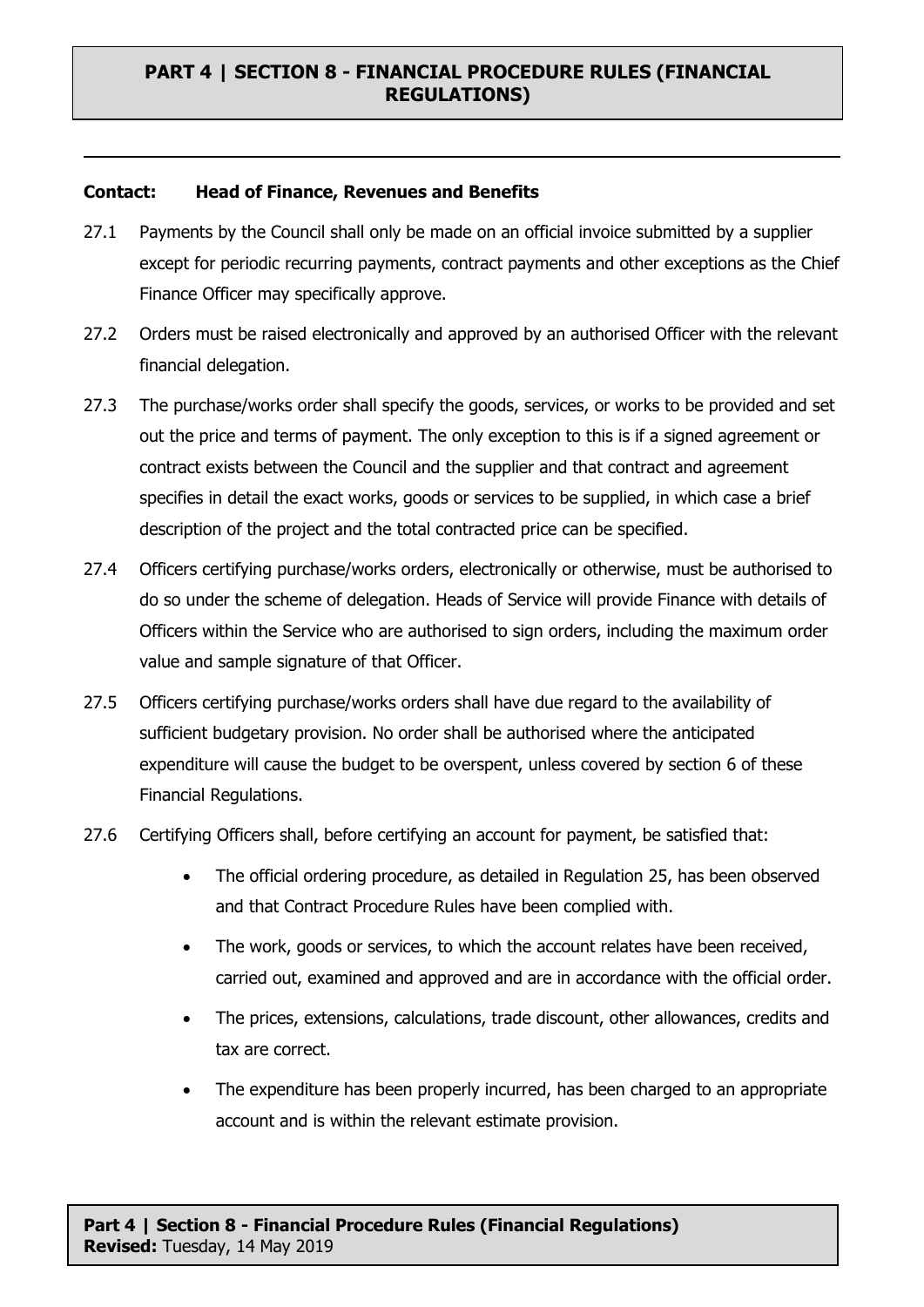- Appropriate entries have been made in inventories, stores records or stock books as required.
- The account has not been previously passed for payment and is a proper liability of the Council.
- 27.7 Only invoices with an official order shall be paid unless an additional certification has been obtained from the relevant Head of Service.
- 27.8 Apart from petty cash, the normal method of payment shall be by BACS. Where expenditure is non-recurring payment may be made by cheque, or other instrument drawn on the Council's bank account.
- 27.9 All payments drawn on the Council's bank account shall be authorised by the Chief Finance Officer or a person nominated by him or her.
- 27.10 Any payment by cheque for £10,000 or more shall also bear the impression or manuscript signature of an officer(s) approved by the Chief Finance Officer.
- 27.11 The Chief Finance Officer shall be responsible for ensuring that the Council's bankers are kept informed of those Officers authorised to make payments from the Council's accounts and that they have up to date specimen signatures of those Officers.
- 27.12 The Chief Finance Officer shall be responsible for ensuring that sufficient fidelity guarantee insurance is in place for those Officers authorised to initiate or make payments from the Council's accounts.
- 27.13 The Head of Service issuing an order is responsible for examining, verifying and certifying the related invoice(s) and similarly for any other payment of accounts arising from sources in his / her Service. Such certification shall be in a form required by the Chief Finance Officer.
- 27.14 Heads of Service are responsible for ensuring that the names of Officers authorised to certify accounts for payment in their department, along with specimen signatures and limits of authority, are supplied to the Chief Finance Officer. They are also responsible for ensuring that the Chief Finance Officer is advised of any amendments to the list of authorised Officers, or changes in signatures of those previously notified. On an annual basis a consolidated list of signatories and signatures shall be submitted.
- 27.15 Accounts for payment shall only be processed and paid on receipt of a properly certified invoice or other approved document.

**Part 4 | Section 8 - Financial Procedure Rules (Financial Regulations) Revised:** Tuesday, 14 May 2019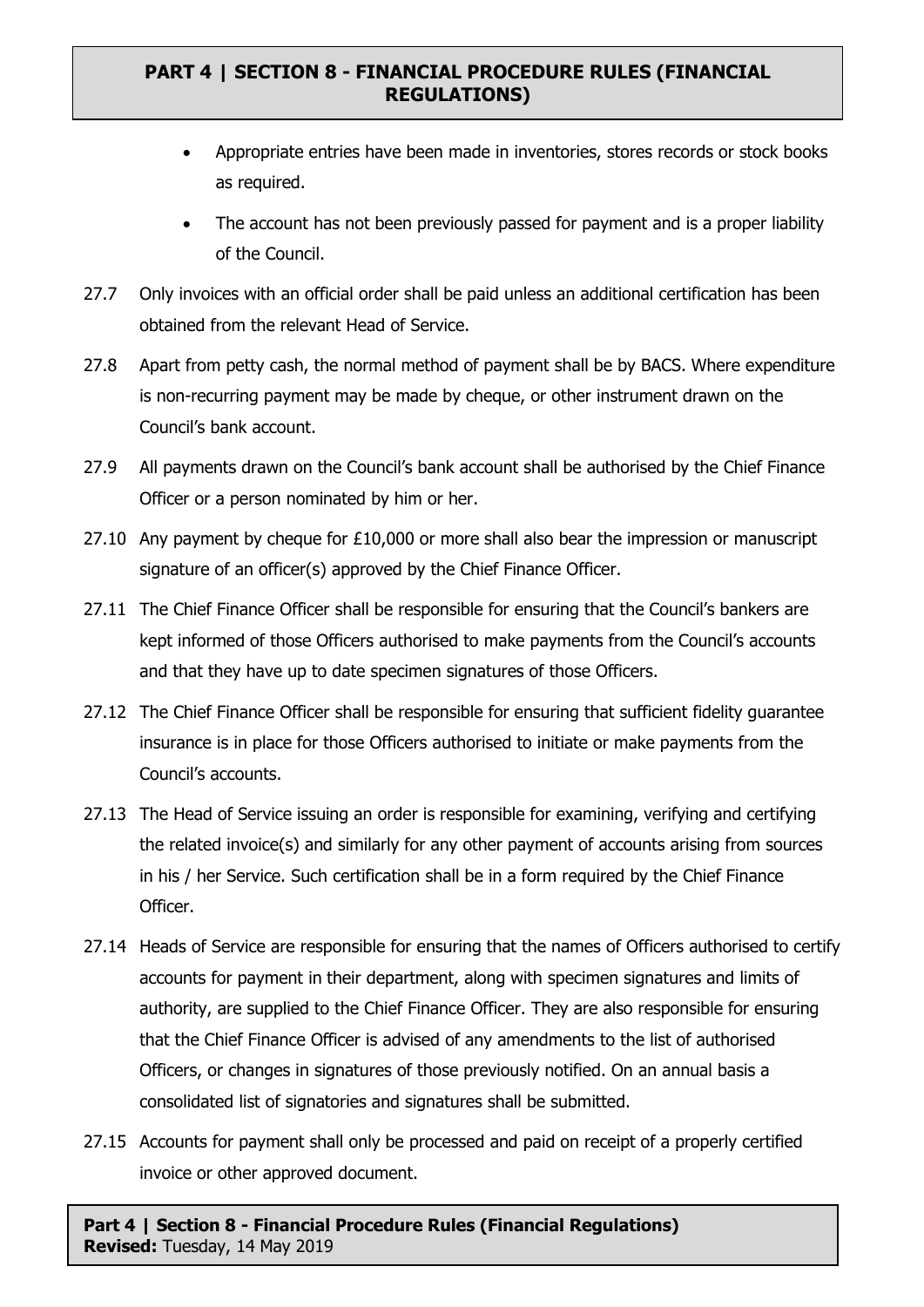- 27.16 Authorised Officers shall use their signature for certification purposes and not their initials.
- 27.17 Departments shall be responsible for ensuring that invoices are processed and passed for payment by Finance in sufficient time to meet the terms and conditions of the Payment of Invoices indicator, and so that payment can be made through the weekly payment runs.
- 27.18 Invoices are to be paid in accordance with the terms stated by the supplier and the appropriate performance indicator. The normal weekly payment system is to be used but in extreme cases invoices can be paid on an urgent basis (the same day). Examples of acceptable reasons for an urgent payment are where delay would cause hardship to individuals where the payment is in respect of a refund on a rent or benefit account, where essential services will be suspended if payment is delayed or any other reason agreed by the Chief Finance Officer. In all cases the certifying officer shall document the reason for urgency on, or attached to, the invoice.
- 27.19 Any rounding amendment to an account up to the value of £1 shall be made in ink, initialled and dated by the Officer making it, stating briefly the reasons when they are not selfevident.
- 27.20 Heads of Service shall be responsible for ensuring that the duties of ordering goods and certifying accounts for payment shall not all be performed by the same Officer and accounts shall not be certified for payment by an Officer who has personal control over the goods and services to which the accounts relate.
- 27.21 Heads of Service shall, by a date specified by the Chief Finance Officer each year, supply details of all outstanding expenditure and income relating to the previous financial year to the Chief Finance Officer.
- 27.22 The Chief Finance Officer shall make such checks and impose such further examination as he considers necessary to ensure that accounts for payment have been processed in accordance with these Regulations and Contract Standing Orders and that the Council can legally make such a payment. He shall report any instances of non-compliance to the Chief Finance Officer.
- 27.23 The Chief Finance Officer shall determine the frequency of pay schedules of all invoices or accounts for payment. Payments of an urgent nature will be made as they arise. (see also para 27.18)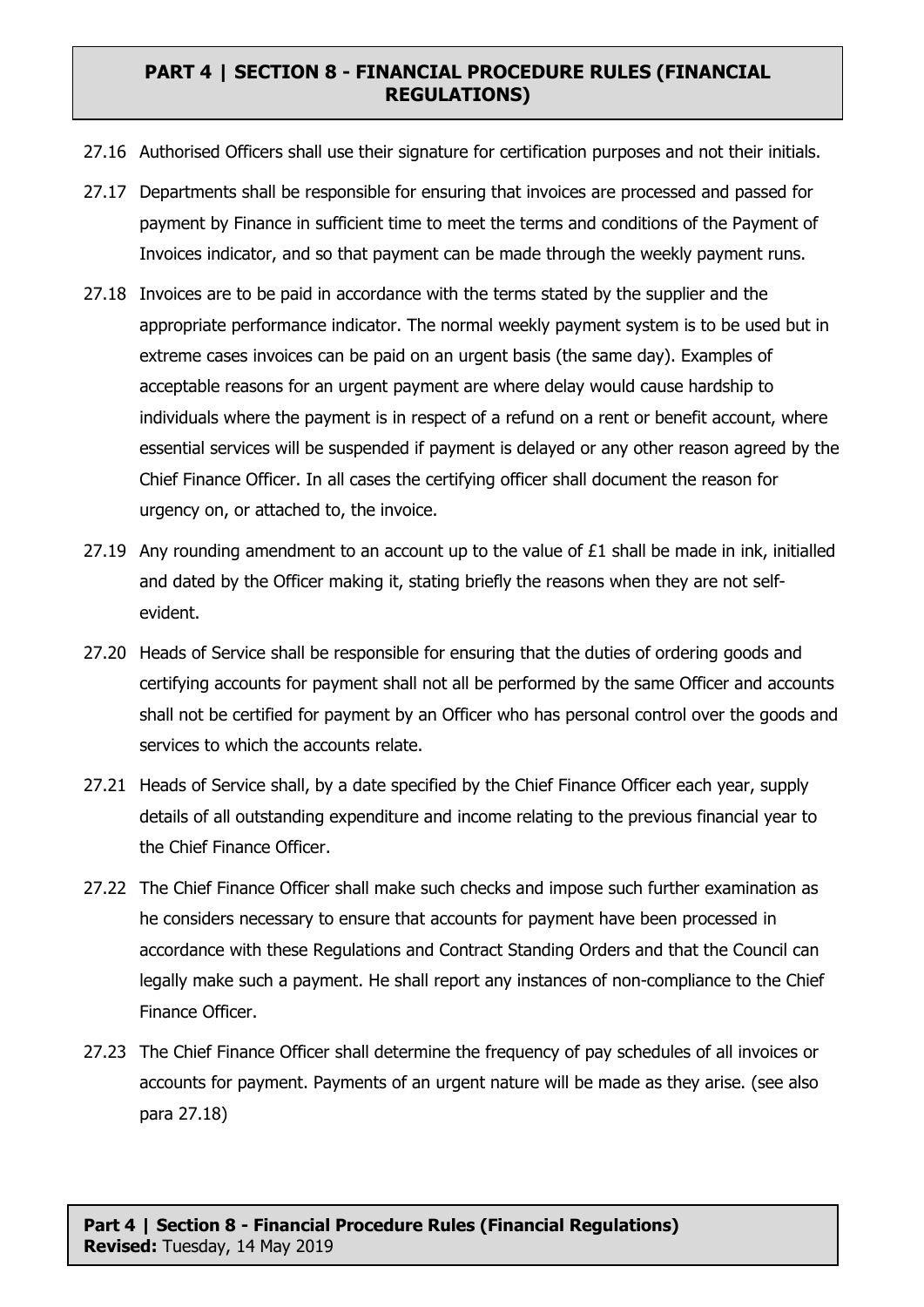27.24 Officers certifying payment on behalf of the Council must have due regard to the VAT implications and comply with the instructions periodically issued by the Chief Finance Officer. Any queries regarding VAT should be referred to the Finance Manager.

#### **28. Stocks and Stores**

#### **Contact: Head of Finance, Revenues and Benefits**

- 28.1 Each Head of Service shall be responsible for the care and custody of the stocks and stores in his/her Service.
- 28.2 Heads of Service shall furnish the Chief Finance Officer with details and a signed certificate of the value of stores held in their department at the end of each financial year.
- 28.3 Stores shall be valued in accordance with accounting policies adopted by the Chief Finance Officer.
- 28.4 All goods must be checked at the time of delivery, with regards to quantity, quality and compliance with any specification as soon as practical after delivery.
- 28.5 Heads of Service shall be responsible for ensuring that a comprehensive record of stock balances, stock issues and receipts are maintained, including records of quantities, values and the person issued to.
- 28.6 Heads of Service shall be responsible for ensuring that stocks and stores are not held in excess of reasonable requirements and that maximum and minimum levels are set.
- 28.7 Heads of Service shall be responsible for ensuring that a system of continuous stocktaking shall operate in all stores with an average value over £10,000. This system shall ensure that every commodity is checked at least once per annum, and fast moving, valuable and desirable items are checked more frequently. The Chief Finance Officer shall carry out such independent checks as he considers necessary. In addition, as part of the closure of accounts a signed stock certificate declaration is required for each stock account as requested by the Chief Finance Officer.
- 28.8 Individual deficiencies that exceed £500 shall be reported to the Chief Finance Officer for write-off. Stores in excess of £500 that are considered to be surplus or obsolete shall also be reported for consideration for disposal (including by sale) or write-off.

#### **29. Ordering Works, Goods and Services – Contracts and Agreements**

**Part 4 | Section 8 - Financial Procedure Rules (Financial Regulations) Revised:** Tuesday, 14 May 2019